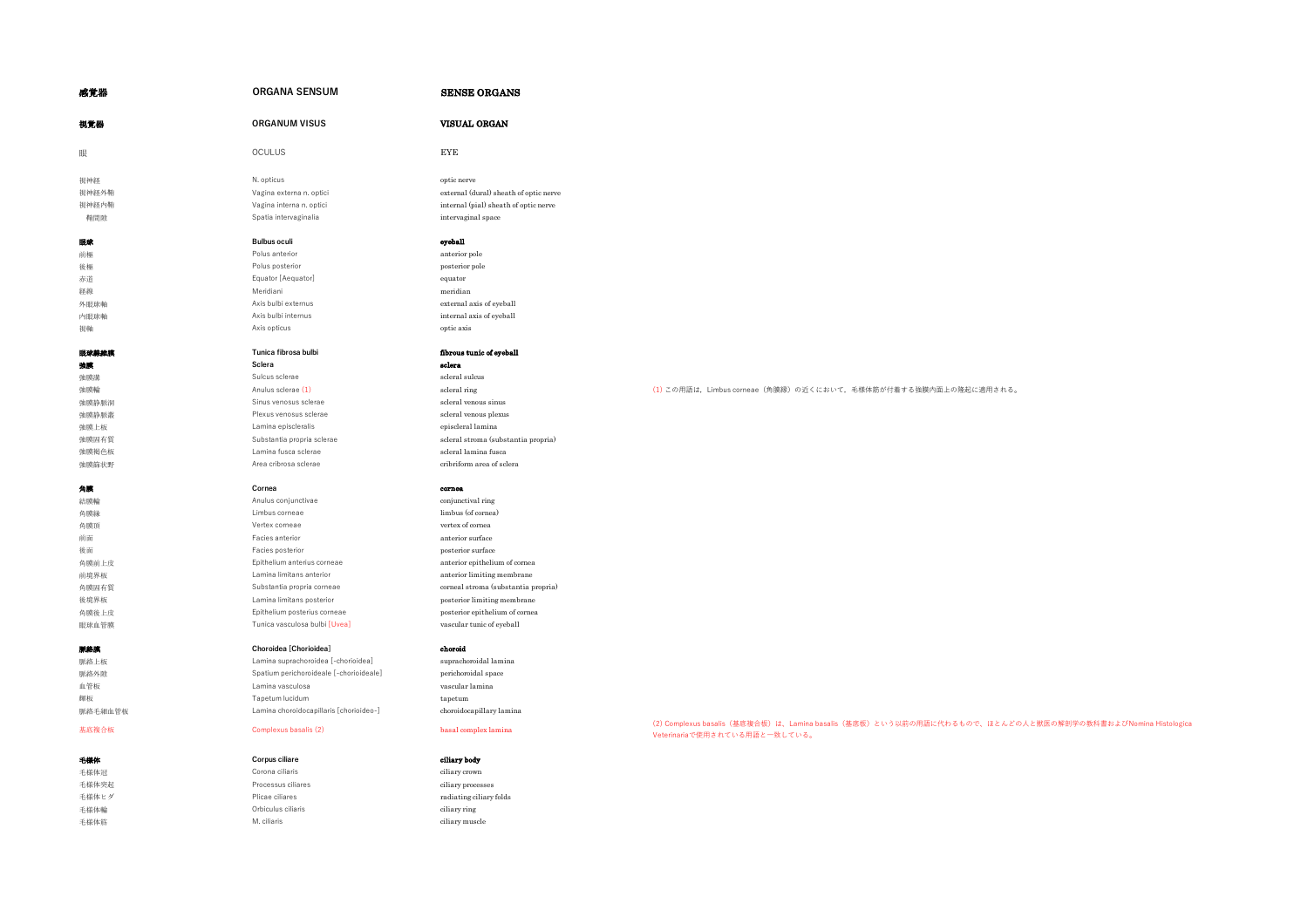虹彩 **Iris** iris 瞳孔縁 Margo pupillaris pupillary margin 虹彩顆粒 インタン Granula iridica indica indication in the first of the first of the first of the first of the first o 手様体縁 インタン Margo ciliaris インタン ciliary margin 前面 Facies anterior anterior surface **後面 ファントの Facies posterior からの Facies posterior surface** posterior surface 大虹彩輪 **Anulus iridis major** greater indic ring and the setter in the setter in the setter in the setter in the set 小虹彩輪 Anulus iridis minor lesser iridic ring 虹彩ヒダ Plicae iridis iridic (iridial) folds, folds of iris 瞳孔 Pupilla pupil 瞳孔括約筋 **manually and the muscle** M. sphincter pupillae **pupillary sphincter muscle**  瞳孔散大筋 M. dilatator pupillae pupillary dilator muscle 色素上皮 Epithelium pigmentosum pigment epithelium tri必有時有陰 Spatia anguli iridocornealis space of initial angle in intervention in the initial angle in the initial angle in the initial angle in the initial angle in the initial angle in the initial angle in the initial ang 大虹彩動脈輪 インフィン Circulus arteriosus iridis major the second greater arterial circle of iris 小虹彩動脈輪 Circulus arteriosus iridis minor lesser arterial circle of iris

網膜 **Retina** retina 網膜視部 Pars optica retinae optic part of retina **鋸状縁 Ora serrata serrated border** 網膜毛様体部 Pars ciliaris retinae ciliary part of retina

黃斑 Macula macula lutea 下円中心野 Area centralis rotunda 線条中心野 インコン Area centralis striaeformis インファイン striated central area 中心窩 Fovea centralis central fovea central fovea central fovea central for the central for the central for the c

### **網膜血管 Vasa sanguinea retinae vessel of retina**

視神経血管輪 Circulus vasculosus n. optici vascular circle of optic nerve<br>網聴中心動脈「静脈」は Rami a. [v.] centralis retinae brannel branches of central retinal a 網膜中心動脈[静脈]枝 Rami a. [v.] centralis retinae branches of central retinal artery [vein] 背外側動脈[静脈] <br>
Arteriola [Venula] lateralis retinae dorsalis dorsal lateral arteriole [venule] 腹外側動脈[静脈] Arteriola [Venula] lateralis retinae ventralis ventral lateral arteriole [venule] 背内側動脈[静脈] <br>
arteriola [Venula] medialis retinae dorsalis dorsal medial arteriole [venule] 腹内側動脈[静脈] Arteriola [Venula] medialis retinae ventralis ventral medial arteriole [venule] 背側黃斑動脈[静脈] <br>
Arteriola [Venula] macularis dorsalis dorsalis dorsal macular arteriole [venule] 腹側黄斑動脈[静脈] Arteriola [Venula] macularis ventralis ventral macular arteriole [venule]

# **前眼房 Camera anterior bulbi** anterior chamber of eye

虹彩角膜角 Angulus iridocornealis iridocorneal angle (眼)房水 Humor aquosus aqueous humor

(眼)房水 Humor aquosus aqueous humor

 経線状線維 Fibrae meridionales meridional fibers 基底板 Lamina basalis basal lamina

虹彩支質 Stroma iridis iridic (iridial) stroma, stroma of iris 虹彩角膜角櫛状靱帯 Lig. pectinatum anguli iridocornealis pectinate ligament of iridocorneal angle<br>fight and the Soatia anguli iridocornealis angle angle angle angle angle angle angle angle

## **眼球内障 Tunica interna bulbi internal tunic of eyeball**

- 
- 網膜盲部 Pars ceca [caeca] retinae nonoptic (blind) part of retina 網膜虹彩部 Pars iridica retinae iridic (iridial) part of retina

円板[乳頭]陥凹 Excavatio disci excavation (depression) of optic disc [papilla] 色素上皮層 Stratum pigmentosum pigmented epithelial layer 網膜色素上皮層 **Stratum pigm. Retinae** pigmented epithelial layer of retina 毛様体色素上皮層 Stratum pigm. corp. cil. pigmented epithelial layer of ciliary body 虹彩色素上皮層 Stratum pigm. Iridis pigmented epithelial layer of iris

網膜内側動脈[静脈] <br>Arteriola [Venula] medialis retinae medial retinal arteriole [venule]

### **後眼房 Camera posterior bulbi** posterior chamber of eye

視神経円板[乳頭] Discus n. optici (3) optic disc [papilla] つけidisc [papilla] くりの前用いられたPapilla(乳頭)という用語は,この部位が普通隆起していないので誤解を生じやすい。それ故,N. A. 用語と同様にDiscus n. optici(視神経円板)という 用語が採用された。

### 神経層 Stratum nervosum (4) neuroepithelial layer neuroepithelial layer (4) Stratum nervosum(網膜)の微細な層は、肉眼的にはほとんど見えず、Nomina Histologica Veterinariaに詳細に記載されているため、NAVから削除した。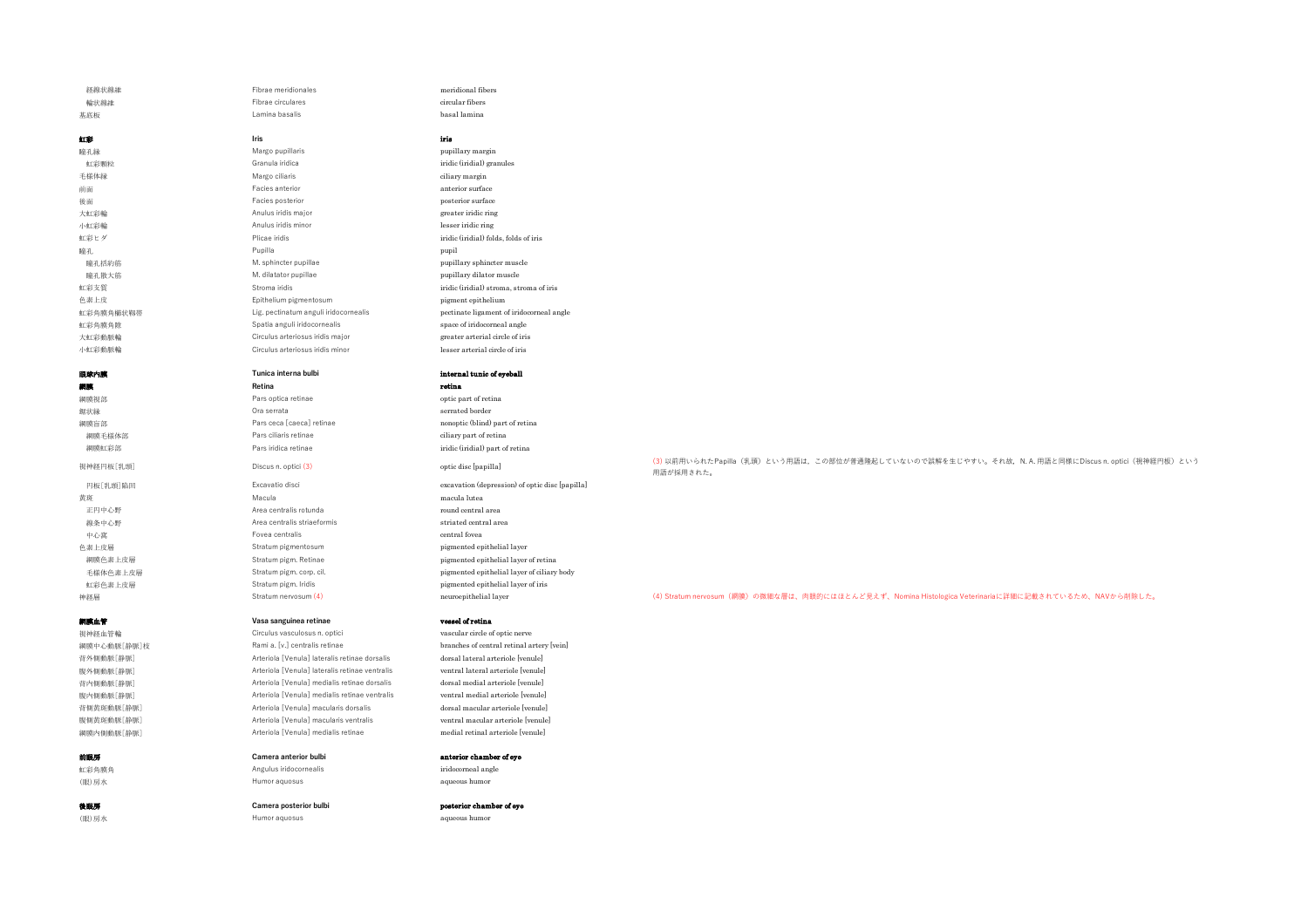| 硝子体眼房        | Camera vitrea bulbi                   | vitreous chamber of eye                  |                                                                                                                                               |
|--------------|---------------------------------------|------------------------------------------|-----------------------------------------------------------------------------------------------------------------------------------------------|
| 硝子体          | Corpus vitreum                        | vitreous body                            |                                                                                                                                               |
| (硝子体突起)      | (Processus hyaloideus)                | (hyaloid process)                        |                                                                                                                                               |
| 硝子体管         | Canalis hyaloideus                    | hyaloid canal                            |                                                                                                                                               |
| (乳頭円錐)       | (Conus papillaris) (5)                | (papillary cone)                         | (5) この痕跡な器官はヤギにおいて15~20%の割合で観察される。Papilla n. optici (視神経乳頭) という名称が、N. A. 用語に従ってDiscus n. optici (視神経円盤) にかえ<br>られても、この従来から用いられていたこの用語は残されている。 |
| 硝子体窩         | Fossa hyaloidea                       | hyaloid fossa                            |                                                                                                                                               |
| 硝子体膜         | Membrana vitrea                       | vitreous membrane                        |                                                                                                                                               |
| 硝子体支質        | Stroma vitreum                        | vitreous stroma                          |                                                                                                                                               |
| 硝子体液         | Humor vitreus                         | vitreous humor                           |                                                                                                                                               |
| 水晶体          | Lens                                  | lens                                     |                                                                                                                                               |
| 水晶体質         | Substantia lentis                     | substance of lens, lens substance        |                                                                                                                                               |
| 水晶体皮質        | Cortex lentis                         | cortex of lens                           |                                                                                                                                               |
| 水晶体核         | Nucleus lentis                        | nucleus of lens                          |                                                                                                                                               |
| 水晶体線維        | Fibrae lentis                         | lens fibers                              |                                                                                                                                               |
| 水晶体放線        | Radii lentis                          | radiations of lens                       |                                                                                                                                               |
| 水晶体上皮        | Epithelium lentis                     | lens epithelium                          |                                                                                                                                               |
| 水晶体包 〔被膜〕    | Capsula lentis                        | lens capsule                             |                                                                                                                                               |
| 水晶体前極        | Polus anterior lentis                 | anterior pole of lens                    |                                                                                                                                               |
| 水晶体後極        | Polus posterior lentis                | posterior pole of lens                   |                                                                                                                                               |
| 水晶体前面        | Facies anterior lentis                | anterior surface of lens                 |                                                                                                                                               |
| 水晶体後面        | Facies posterior lentis               | posterior surface of lens                |                                                                                                                                               |
| 水晶体軸         | Axis lentis                           | axis of lens                             |                                                                                                                                               |
| 水晶体赤道        | Equator [Aequator] lentis             | equator of lens                          |                                                                                                                                               |
| 毛様(体)小帯      | Zonula ciliaris                       | ciliary zonule                           |                                                                                                                                               |
| 小带線維         | Fibrae zonulares                      | zonular fibers                           |                                                                                                                                               |
| 小带隙          | Spatia zonularia                      | zonular spaces                           |                                                                                                                                               |
|              |                                       |                                          |                                                                                                                                               |
|              | ORGANA OCULI ACCESSORIA               | ADNEXA OF EYE, ACCESSORY OCULAR ORGANS   |                                                                                                                                               |
| 副眼器          | Musculi bulbi                         |                                          |                                                                                                                                               |
| 眼筋           | M. orbitalis                          | ocular muscles                           |                                                                                                                                               |
| 眼窩筋<br>背側直筋  | M. rectus dorsalis                    | orbital muscle<br>dorsal rectus muscle   |                                                                                                                                               |
| 腹側直筋         | M. rectus ventralis                   | ventral rectus muscle                    |                                                                                                                                               |
| 内侧直筋         | M. rectus medialis                    | medial rectus muscle                     |                                                                                                                                               |
| 外側直筋         | M. rectus lateralis                   | lateral rectus muscle                    |                                                                                                                                               |
| 眼球後引筋        | M. retractor bulbi                    | retractor bulbi muscle                   |                                                                                                                                               |
| 背側斜筋         | M. obliquus dorsalis                  | dorsal oblique muscle                    |                                                                                                                                               |
| 滑車           | Trochlea                              | trochlea                                 |                                                                                                                                               |
| 背側斜筋 (の滑液) 鞘 | Vagina synovialis m. obliqui dorsalis | synovial vagina of dorsal oblique muscle |                                                                                                                                               |
| 腹側斜筋         | M. obliquus ventralis                 | ventral oblique muscle                   |                                                                                                                                               |
| 上眼瞼挙筋        | M. levator palpebrae superioris       | levator palpebrae superioris muscle      |                                                                                                                                               |
| 眼窩筋膜         | <b>Fasciae orbitales</b>              | orbital fasciae                          |                                                                                                                                               |
| 眼窩骨膜         | Periorbita                            | periorbita                               |                                                                                                                                               |
| 眼窩隔膜         | Septum orbitale                       | orbital septum                           |                                                                                                                                               |
| 眼筋筋膜         | Fasciae musculares                    | muscular fasciae                         |                                                                                                                                               |
| 眼球鞘          | Vagina bulbi                          | sheath of eyeball                        |                                                                                                                                               |
| 強膜外隙         | Spatium episclerale                   | episcleral space                         |                                                                                                                                               |
| 眼窩脂肪体        | Corpus adiposum orbitae               | $\,$ orbital fat                         |                                                                                                                                               |
| 眼窩骨膜内脂肪体     | Corpus adiposum intraperiorbitale     | intraperiorbital fat                     |                                                                                                                                               |
| 眼窩骨膜外脂肪体     | Corpus adiposum extraperiorbitale     | extraperiorbital fat                     |                                                                                                                                               |
| 眼瞼,マブタ       | Palpebrae                             | eyelids                                  |                                                                                                                                               |
| 上眼瞼          | Palpebra superior                     | upper eyelid                             |                                                                                                                                               |

下眼瞼 **Palpebra inferior Community** Palpebra inferior 眼瞼前面 **Facies anterior palpebrarum anterior surface of eyelid** 眼瞼後面 Facies posterior palpebrarum posterior surface of eyelid 眼瞼裂 **Rima palpebrarum** Palpebrarum palpebral fissure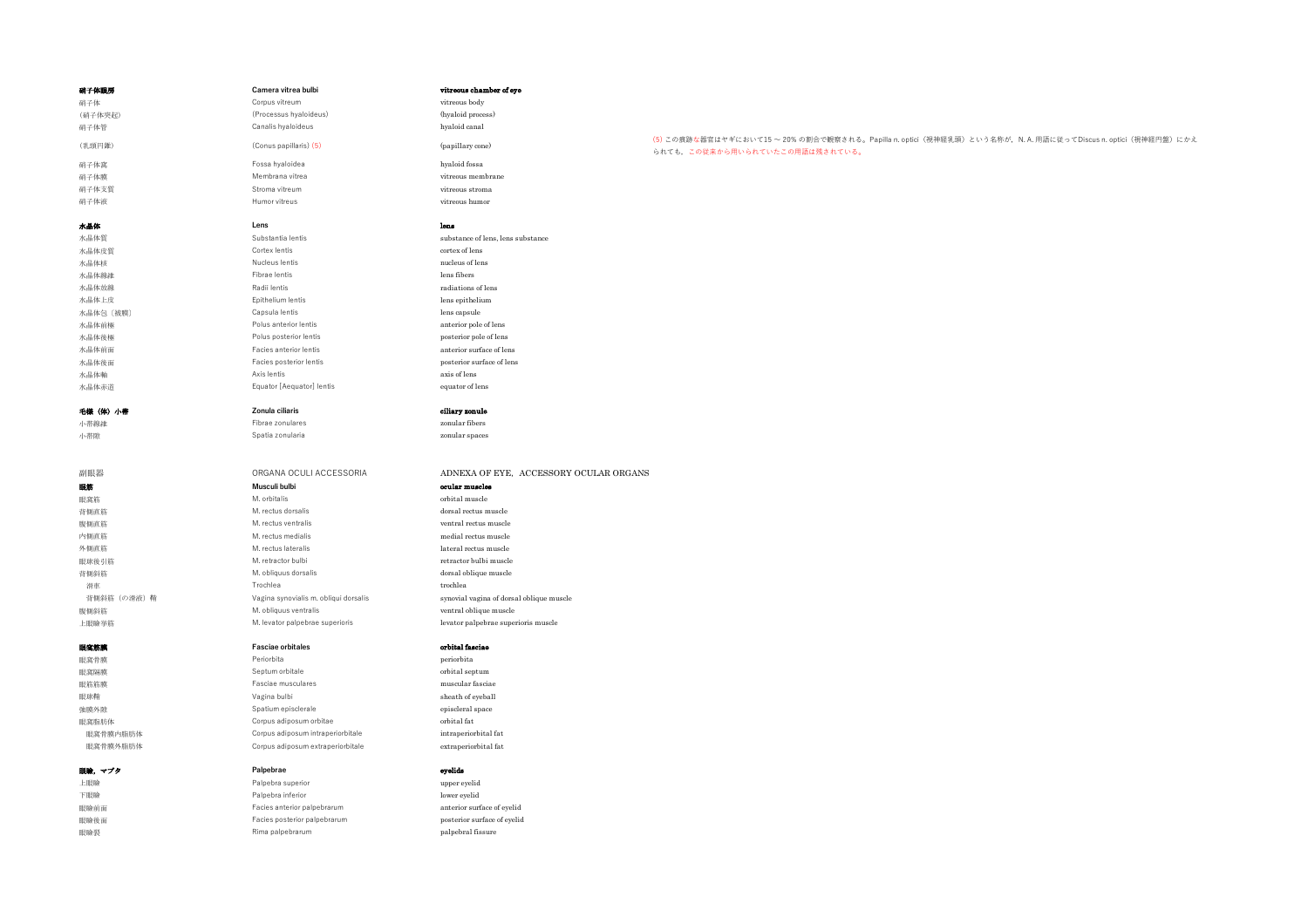| 外側眼瞼交連   | Commissura palpebrarum lateralis           | lateral palpebral commissure          |
|----------|--------------------------------------------|---------------------------------------|
| 内側眼瞼交連   | Commissura palpebrarum medialis            | medial palpebral commissure           |
| 外眼角、メジリ  | Angulus oculi lateralis                    | lateral angle of eye, lateral canthus |
| 内眼角、メガシラ | Angulus oculi medialis                     | medial angle of eye, medial canthus   |
| 前眼瞼縁     | Limbi palpebrales anteriores               | anterior palpebral margins            |
| 後眼瞼縁     | Limbi palpebrales posteriores              | posterior palpebral margins           |
| 睫毛, マツゲ  | Cilia                                      | cilia, eyelashes                      |
| 睫毛腺      | Glandulae ciliares                         | ciliary glands                        |
| 脂腺       | Glandulae sebaceae                         | sebaceous glands                      |
| 上瞼板      | Tarsus superior                            | upper tarsus                          |
| 下瞼板      | Tarsus inferior                            | lower tarsus                          |
| 内側眼瞼靱帯   | Ligamentum palpebrale mediale              | medial palpebral ligament             |
| 外側眼瞼縫線   | Raphe [Rhaphe] palpebralis lateralis       | lateral palpebral raphe               |
| 外側眼瞼靱帯   | Ligamentum palpebrale laterale             | lateral palpebral ligament            |
| 瞼板腺      | Glandulae tarsales                         | tarsal glands                         |
| 上瞼板筋     | M. tarsalis superior                       | upper tarsal muscle                   |
| 下瞼板筋     | M. tarsalis inferior                       | lower tarsal muscle                   |
| 結膜       | Tunica conjunctiva                         | conjunctiva                           |
| 第三眼瞼     | Palpebra tertia (6)                        | third eyelid                          |
| 第三眼瞼軟骨   | Cartilago                                  | cartilage (of third eyelid)           |
| 浅第三眼瞼腺   | Glandula superficialis                     | superficial gland (of third eyelid)   |
| 深第三眼瞼腺   | Glandula profunda                          | deep gland (of third eyelid)          |
| 涙丘       | Caruncula lacrimalis                       | lacrimal caruncle                     |
| 涙丘腺      | Glandula carunculae lacrimalis             | gland of lacrimal caruncle            |
| 眼球結膜     | Tunica conjunctiva bulbi                   | bulbar conjunctiva                    |
| 眼瞼結膜     | Tunica conjunctiva palpebrarum             | palpebral conjunctiva                 |
| 上結膜円蓋    | Fornix conjunctivae superior               | upper conjunctival fornix             |
| 下結膜円蓋    | Fornix conjunctivae inferior               | lower conjunctival fornix             |
| 結膜囊      | Saccus conjunctivae                        | conjunctival sac                      |
| 結膜腺      | Glandulae conjunctivae                     | conjunctival glands                   |
|          | Lymphonoduli [Noduli lymphatici] aggregati |                                       |
| 結膜リンパ小節  | conjunctivales                             | conjunctival lymph nodules            |
| 涙器       | <b>Apparatus lacrimalis</b>                | lacrimal apparatus                    |
| 涙腺       | Glandula lacrimalis                        | lacrimal gland                        |
| 排出管      | Ductuli excretorii                         | excretory ductules                    |
| (副涙腺)    | (GII. lacrimales accessoriae)              | (accessory lacrimal glands)           |
| 涙河       | Rivus lacrimalis                           | rivus lacrimalis, Ferrein's canal     |
| 涙湖       | Lacus lacrimalis                           | lacrimal lake                         |
| 涙点       | Punctum lacrimale                          | lacrimal point                        |
| 涙小管      | Canaliculus lacrimalis                     | lacrimal canaliculus                  |
| 涙囊       | Saccus lacrimalis                          | lacrimal sac                          |
| 涙囊円蓋     | Fornix sacci lacrimalis                    | fornix of lacrimal sac                |
| 鼻涙管      | Ductus nasolacrimalis                      | nasolacrimal duct                     |
| 鼻涙管ヒダ    | Plica lacrimalis                           | lacrimal fold                         |
|          | ORGANUM VESTIBULOCOCHLEARE                 |                                       |
| 平衡聴覚器[耳] | [AURIS]                                    | <b>VESTIBULOCOCHLEAR ORGAN [EAR]</b>  |
| 内耳       | <b>AURIS INTERNA</b>                       | <b>INTERNAL EAR</b>                   |

膜迷路 **Labyrinthus membranaceus** membranous labyrinth 内リンパ管 インタン Ductus endolymphaticus complexed and the endolymphatic duct 内リンパ囊 **saccus endolymphaticus** Saccus endolymphaticus endolymphatic sac 連囊管 Ductus utriculosaccularis utriculosaccular duct 卵形囊 **utricle** 

(6)この用語は、Plica semilunaris conjunctivae(結膜半月ヒダ)とMembrana nictitans(瞬膜)という以前の用語に代わるものであるが、後者の用語は鳥類の命名法では まだ使われている。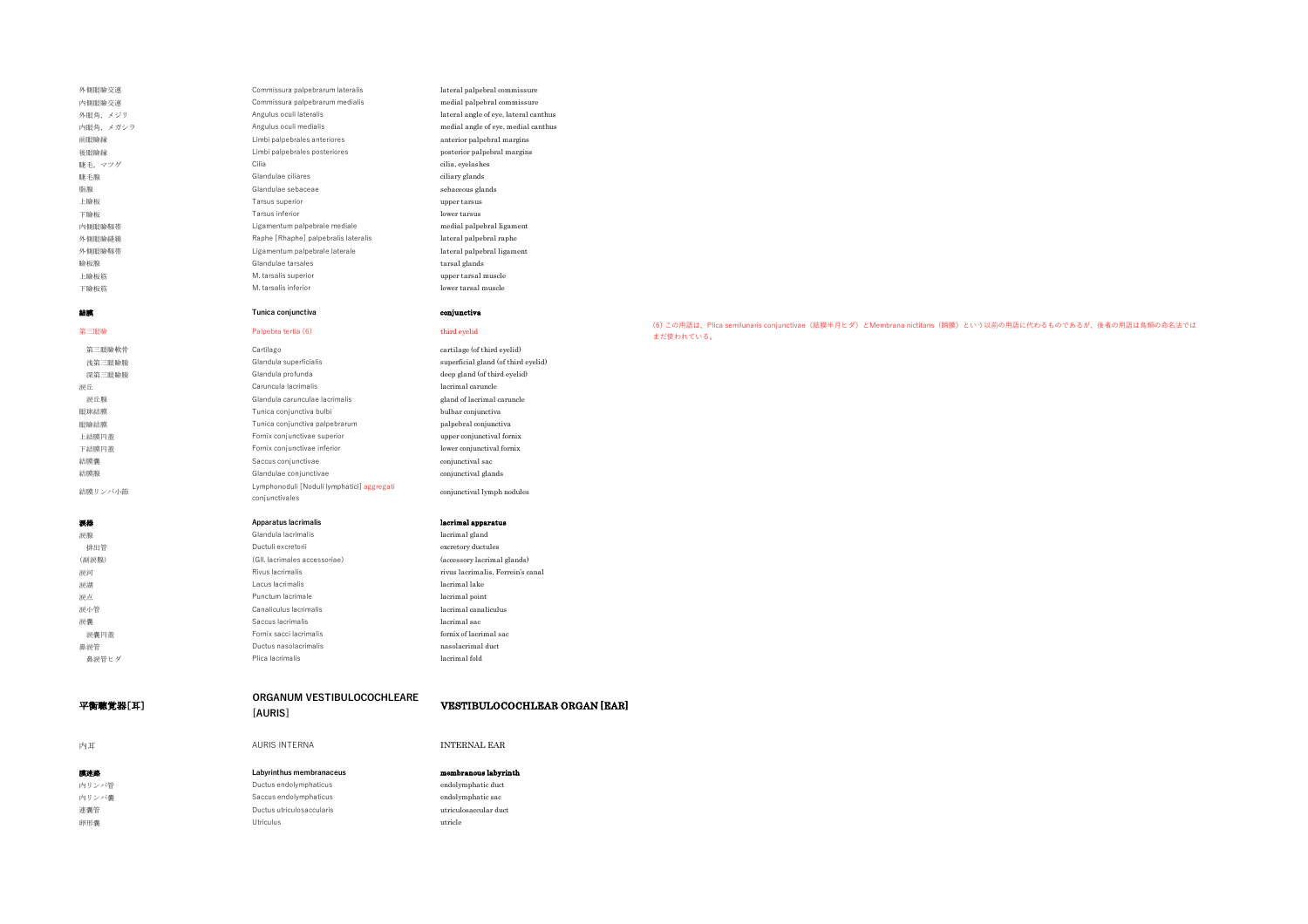| 半規管      | Ductus semicirculares                  | semicircular ducts                                                  |
|----------|----------------------------------------|---------------------------------------------------------------------|
| 前半規管     | Ductus semicircularis anterior         | anterior semicircular duct                                          |
| 後半規管     | Ductus semicircularis posterior        | posterior semicircular duct                                         |
| 外側半規管    | Ductus semicircularis lateralis        | lateral semicircular duct                                           |
| 半規管固有膜   | Membrana propria ductus semicircularis | proper membrane of semicircular duct                                |
| 半規管基底膜   | Membrana basalis ductus semicircularis | basal membrane of semicircular duct                                 |
| 半規管上皮    | Epithelium ductus semicircularis       | epithelium of semicircular duct                                     |
| 膨大部      | Ampullae membranaceae                  | membranous ampullae                                                 |
| 前(膜)膨大部  | Ampulla membranacea anterior           | anterior membranous ampulla                                         |
| 後(膜)膨大部  | Ampulla membranacea posterior          | posterior membranous ampulla                                        |
| 外側(膜)膨大部 | Ampulla membranacea lateralis          | lateral membranous ampulla                                          |
| 膨大部稜     | Crista ampullaris                      | ampullary crest                                                     |
| (膨大部)頂   | Cupula                                 | cupula                                                              |
| 半規管脚     | Crura membranacea                      | membranous limbs ferural                                            |
| 単脚       | Crus membranaceum simplex              | simple membranous limb [crus]                                       |
| 膨大部脚     | Crura membranacea ampullaria           | limbs [crura] of membranous ampullae, ampullary<br>membranous limbs |
| 総脚       | Crus membranaceum commune              | common membranous limb [crus]                                       |
| 結合管      | Ductus reuniens                        | ductus reuniens                                                     |
| 球形囊      | Sacculus                               | saccule                                                             |
| 平衡斑      | Maculae                                | maculae                                                             |
| 卵形囊斑     | Macula utriculi                        | utricular macula, macula of utricle                                 |
| 球形囊斑     | Macula sacculi                         | saccular macula, macula of saccule                                  |
| 平衡砂      | Statoconia                             | statoconia                                                          |
| 平衡砂膜     | Membrana statoconiorum                 | statoconiail (otolithic) membrane [gelatinous layer]                |
| 内リンパ     | Endolympha                             | endolymph                                                           |
| 外リンパ     | Perilympha                             | perilymph                                                           |
| 外リンパ隙    | Spatium perilymphaticum                | perilymphatic space                                                 |
| 前庭階      | Scala vestibuli                        | scala vestibuli                                                     |
| 鼓室階      | Scala tympani                          | scala tympani                                                       |
| 外リンパ管    | Ductus perilymphaticus                 | perilymphatic duct                                                  |
|          | <b>Ductus cochlearis</b>               | cochlear duct                                                       |
| 頂盲端      | Cecum [Caecum] cupulare                | cupular cecum                                                       |

前庭盲端 Cecum [Caecum] vestibulare vestibular cecum 鼓室階壁[ラセン膜] Paries tympanicus ductus cochlearis [Membrana tympanic wall of cochlear duct [spiral membrane] ラセン器 *Organum spirale* spiral organum spirale spiral organum spiral organum spiral organum spiral organum spiral organum spiral organum spiral organum spiral organum spiral organum spiral organum spiral organum spiral or 基底板 Lamina basilaris basilar membrane

| .         |                                                                 |                                                        |
|-----------|-----------------------------------------------------------------|--------------------------------------------------------|
| 神経孔       | Foramina nervosa                                                | nervous foramina                                       |
| ラセン板縁     | Limbus laminae spiralis osseae                                  | margin of spiral lamina                                |
| 前底唇       | Labium limbi vestibulare                                        | vestibular lip                                         |
| 鼓室唇       | Labium limbi tympanicum                                         | tympanic lip                                           |
| 蓋膜        | Membrana tectoria                                               | tectorial membrane                                     |
| 聴歯        | Dentes acustici                                                 | acoustic teeth                                         |
| 内ラセン溝     | Sulcus spiralis internus                                        | internal spiral sulcus                                 |
| 外ラセン溝     | Sulcus spiralis externus                                        | external spiral sulcus                                 |
| 網状膜       | Membrana reticularis                                            | reticular membrane                                     |
| ラセン血管     | Vas spirale                                                     | spiral vessel                                          |
| 前庭階壁〔前庭膜〕 | Paries vestibularis ductus cochlearis [Membrana<br>vestibularis | vestibular wall of cochlear duct [vestibular membrane] |
| 外壁        | Paries externus ductus cochlearis                               | external wall of cochlear duct                         |
| 基底稜       | Crista basilaris                                                | basilar crest                                          |
| ラセン降起     | Prominentia spiralis                                            | spiral prominence                                      |
| 隆起血管      | Vas prominens                                                   | prominent vessel                                       |
| 血管条       | Stria vascularis                                                | stria vascularis                                       |
| ラセン神経節    | Ganglion spirale cochleae                                       | spiral ganglion                                        |
|           |                                                                 |                                                        |

ラセン稜[ラセン靱帯] Crista spiralis [Ligamentum spirale] (7) spiral crest [spiral igament] (7) これは、以前のLigamentum spirale cochleae(蝸牛ラセン靱帯)に代わる用語で、Lamina basilaris(基底板)が付着する蝸牛管の外壁を形成する骨迷路の肥厚した骨膜を示 す。

蝸牛管内部 Paries internus ductus cochlearis (8) (8) この⽤語は、Nomina Histologica Veterinariaに倣って導⼊されたもので、蝸⽜管の内壁を⽰すもので、Limbus laminae spiralis osseae(ラセン板縁)と Sulcus spiralis internus(内ラセン溝)を境界する突出したMembrana tectoria(蓋膜)とによって形成されている。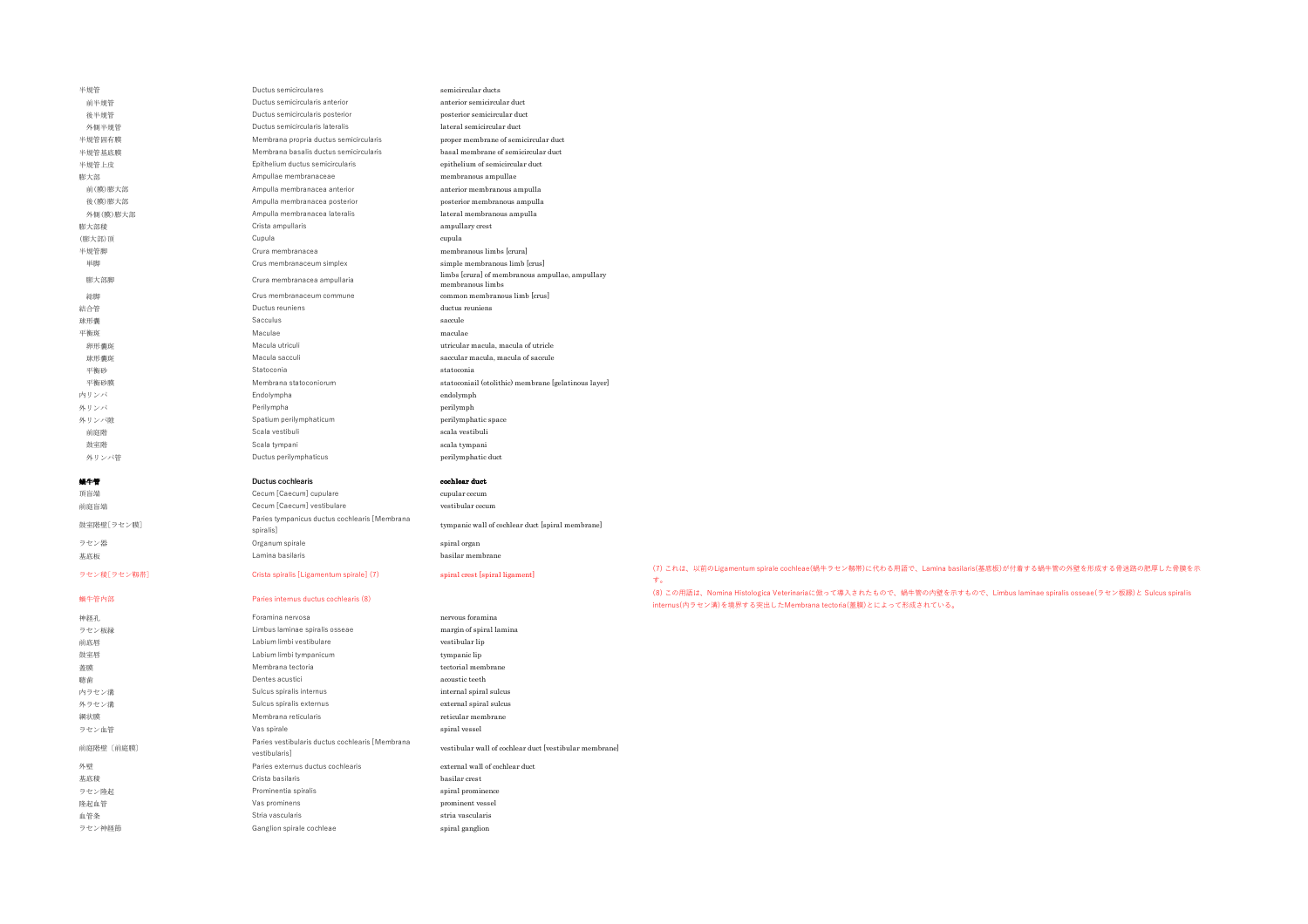| 内耳血管     | Vasa auris internae                                        | vessels of internal ear                                        |                                                                                                           |
|----------|------------------------------------------------------------|----------------------------------------------------------------|-----------------------------------------------------------------------------------------------------------|
| 迷路動脈     | A. labyrinthi                                              | labyrinthine artery                                            |                                                                                                           |
| 前庭枝      | Rami vestibulares                                          | vestibular branches                                            |                                                                                                           |
| 蝸牛枝      | Ramus cochlearis                                           | cochlear branch                                                |                                                                                                           |
| 蝸牛内動脈糸球  | Glomeruli arteriosi [Glomerula arteriosa] cochleae         | cochlear arterial glomeruli                                    |                                                                                                           |
| 迷路静脈     | Vv. Labyrinthi                                             | labyrinthine veins                                             |                                                                                                           |
| 蝸牛軸ラセン静脈 | V. spiralis modioli                                        | spiral modiolar vein                                           |                                                                                                           |
| 前庭静脈     | Vv. Vestibulares                                           | vestibular veins                                               |                                                                                                           |
| 前庭水管静脈   | V. aqueductus [aquae-] vestibuli                           | vein of vestibular aqueduct                                    |                                                                                                           |
| 蝸牛小管静脈   | V. canaliculi cochleae                                     | vein of cochlear canaliculi                                    |                                                                                                           |
|          |                                                            |                                                                |                                                                                                           |
| 骨迷路      | Labyrinthus osseus                                         | bony (osseous) labyrinth                                       |                                                                                                           |
| 前庭       | Vestibulum                                                 | vestibule                                                      |                                                                                                           |
| 球形囊陥凹    | Recessus sphericus [sphaericus]                            | spherical recess                                               |                                                                                                           |
| 卵形囊陥凹    | Recessus ellipticus                                        | elliptical recess                                              |                                                                                                           |
| 前庭稜      | Crista vestibuli                                           | vestibular crest                                               |                                                                                                           |
| 蝸牛陥凹     | Recessus cochlearis                                        | cochlear recess                                                |                                                                                                           |
| 篩条斑      | Maculae cribrosae                                          | maculae cribrosae                                              |                                                                                                           |
|          |                                                            |                                                                |                                                                                                           |
|          |                                                            |                                                                | (9) 以前はCanalis semicirculares ossei(骨半規管)と呼ばれていたが、CanalisはDuctusと呼ばれる管状の構造物を含む骨のトンネルを意味するため、osseiという言葉は重複 |
| 骨半規管     | Canales semicirculares (9)                                 | semicircular canals                                            | しているので短縮された(例:Canalis vs. Ductus nasolacrimalis)。                                                         |
|          |                                                            |                                                                | (訳者注)和名としてDuctusのCanalisも「管」と意味するため、「骨半規管」とした。                                                            |
| 前半規管     | Canalis semicircularis anterior                            | anterior semicircular canal                                    |                                                                                                           |
| 後半規管     | Canalis semicircularis posterior                           | posterior semicircular canal                                   |                                                                                                           |
| 外側半規管    | Canalis semicircularis lateralis                           | lateral semicircular canal                                     |                                                                                                           |
| 骨膨大部     | Ampullae osseae                                            | osseous ampullae                                               |                                                                                                           |
| 前(骨)膨大部  | Ampulla ossea anterior                                     | anterior bony (osseous) ampulla                                |                                                                                                           |
| 後(骨)膨大部  | Ampulla ossea posterior                                    | posterior bony (osseous) ampulla                               |                                                                                                           |
| 外側(骨)膨大部 | Ampulla ossea lateralis                                    | lateral bony (osseous) ampulla                                 |                                                                                                           |
| 骨半規管脚    | Crura ossea                                                | bony (osseous) limbs [crura]                                   |                                                                                                           |
| (骨)総脚    | Crus osseum commune                                        | common bony (osseous) limb [crus]                              |                                                                                                           |
| (骨)単脚    | Crus osseum simplex                                        | simple bony (osseous) limb [crus]                              |                                                                                                           |
| (骨)膨大部脚  | Crura ossea ampullaria                                     | limbs (crura) of bony (osseous) ampullae, ampullary bony limbs |                                                                                                           |
|          |                                                            |                                                                |                                                                                                           |
| 编牛       | Cochlea                                                    | cochlea                                                        |                                                                                                           |
| 蝸牛頂      | Cupula cochleae                                            | apex of cochlea                                                |                                                                                                           |
| 蝸牛底      | Basis cochleae                                             | base of cochlea                                                |                                                                                                           |
| 蝸牛ラセン管   | Canalis spiralis cochleae                                  | spiral canal of cochlea                                        |                                                                                                           |
| 蝸牛軸      | Modiolus                                                   | modiolus                                                       |                                                                                                           |
| 蝸牛軸底     | Basis modioli                                              | base of modiolus                                               |                                                                                                           |
| 蝸牛軸板     | Lamina modioli                                             | lamina of modiolus                                             |                                                                                                           |
| 蝸牛軸ラセン管  | Canalis spiralis modioli                                   | spiral canal of modiolus                                       |                                                                                                           |
| 蝸牛軸縦管    | Canales longitudinales modioli                             | longitudinal canals of modiolus                                |                                                                                                           |
| 骨ラセン板    | Lamina spiralis ossea                                      | osseous spiral lamina                                          |                                                                                                           |
| ラセン板鉤    | Hamulus laminae spiralis                                   | hamulus of spiral lamina                                       |                                                                                                           |
| 蝸牛孔      | Helicotrema                                                | helicotrema                                                    |                                                                                                           |
| 第二ラセン板   | Lamina spiralis secundaria                                 | secondary spiral lamina                                        |                                                                                                           |
|          | Meatus acusticus internus                                  |                                                                |                                                                                                           |
| 内耳道      |                                                            | internal acoustic meatus                                       |                                                                                                           |
| 内耳孔      | Porus acusticus internus<br>Fundus meatus acustici interni | internal acoustic pore, opening of internal acoustic meatus    |                                                                                                           |
| 内耳道底     |                                                            | fundus of internal acoustic meatus                             |                                                                                                           |
| 横稜       | Crista transversa                                          | transverse crest                                               |                                                                                                           |
| 顔面神経野    | Area n. facialis [intermediofacialis]                      | facial nerve [intermediofacial] area                           |                                                                                                           |
| 蝸牛野      | Area cochleae                                              | cochlear area                                                  |                                                                                                           |
| ラセン孔列    | Tractus spiralis foraminosus                               | spiral foraminous tract                                        |                                                                                                           |
| 上前庭野     | Area vestibularis superior                                 | upper vestibular area                                          |                                                                                                           |
| 下前庭野     | Area vestibularis inferior                                 | lower vestibular area                                          |                                                                                                           |
| 単孔       | Foramen singulare                                          | solitary foramen, foramen singulare                            |                                                                                                           |
|          |                                                            |                                                                |                                                                                                           |
| 中耳       | <b>AURIS MEDIA</b>                                         | MIDDLE EAR                                                     |                                                                                                           |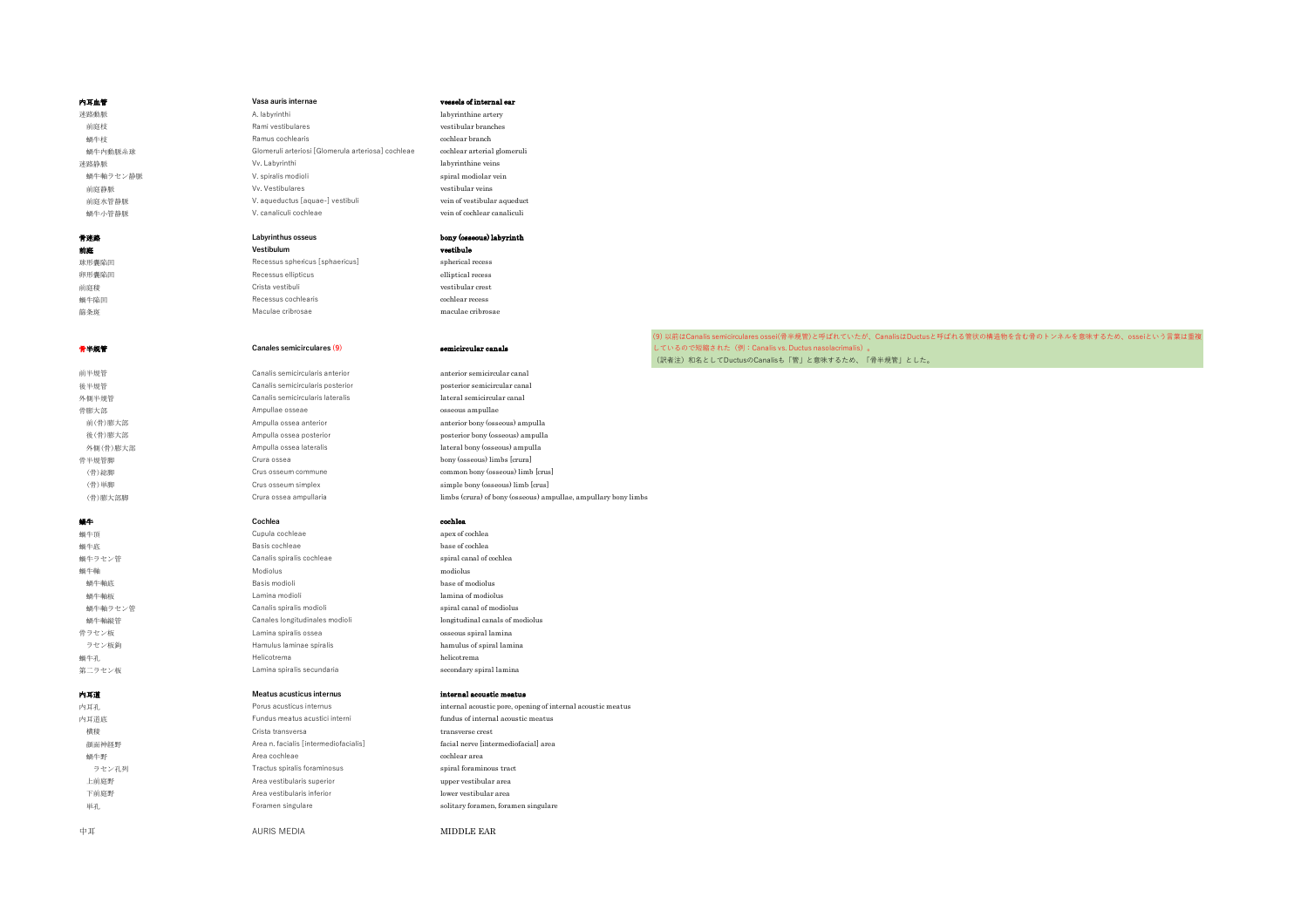| 鼓室           | Cavum tympani                                 | tympanic cavity                  |
|--------------|-----------------------------------------------|----------------------------------|
| 室蓋壁          | Paries tegmentalis                            | tegmental wall, tegmental roof   |
| 鼓室上陥凹        | Recessus epitympanicus                        | epitympanic recess               |
| 頂部           | Pars cupularis                                | cupular part                     |
| 頸静脈壁         | Paries jugularis                              | jugular wall, jugular floor      |
| 迷路壁          | Paries labyrinthicus                          | labyrinthine wall, medial wall   |
| 前庭窓          | Fenestra vestibuli                            | vestibular window                |
| 岬角           | Promontorium                                  | promontory                       |
| 鼓室洞          | Sinus tympani                                 | tympanic sinus                   |
| 蝸牛窓          | Fenestra cochleae                             | cochlear window                  |
| 第二鼓膜         | Membrana tympani secundaria                   | secondary tympanic membrane      |
| 乳突壁          | Paries mastoideus                             | mastoid wall                     |
| 乳突付属         | Annexae mastoideae                            | mastoid annexes                  |
| 鼓室蜂巢         | Cellulae tympanicae                           | tympanic cells, tympanic air cel |
| 鼓索小管鼓室口      | Apertura tympanica canaliculi chordae tympani | tympanic aperture of canaliculi  |
| 頸動脈壁         | Paries caroticus                              | carotid wall                     |
| A R. HARLAND |                                               |                                  |

| Recessus epitymp    |
|---------------------|
| Pars cupularis      |
| Paries jugularis    |
| Paries labyrinthicu |
| Fenestra vestibuli  |
| Promontorium        |
| Sinus tympani       |
| Fenestra cochleae   |
| Membrana tympa      |
| Paries mastoideu:   |
| Annexae mastoid     |
| Cellulae tympanic   |
| Apertura tympanio   |
| Paries caroticus    |
| Paries membrana     |
|                     |

**鼓膜 またり しゅうしょう せいきょう Membrana tympani** the three managements tymp**anic membrane**<br>- Pars flaccida three parts of the flaced of the flaced part 弛緩部 Rang of the Colombia of the Colombia of the Pars flaccida flaction of the flaccid part of the flaccid part **緊張部 Pars tensa tense part for the part of the control of the control of the control of the control of the control of the control of the control of the control of the control of the control of the control of the control o** 前ツチ骨ヒダ Plica mallearis rostralis rostral manufacture rostral fold of malleus<br>インチ骨ヒダ Plica mallearis caudalis rostral product roundal fold of malleus 後ツチ骨ヒダ Plica mallearis caudalis ツチ骨隆起 インファイン Prominentia mallearis インファイン prominence of malleus ツチ骨条 **Stria mallearis stria of malleus** Stria mallearis stria of malleus 鼓膜臍 Umbo membranae tympani navel of tympanic membrane 線維軟骨輪 Anulus fibrocartilagineus fibrocartilaginous ring

キヌタ骨体 **Corpus incudis** 

 鼓室上陥凹 Recessus epitympanicus epitympanic recess 頸静脈壁 Paries jugularis jugular wall, jugular floor 米路壁 Paries labyrinthicus labyrinthicus labyrinthine wall, medial wall, medial wall, medial wall, medial wall, medial wall, medial wall, medial wall, medial wall, medial wall, medial wall, medial wall, medial wall, medial **岬角 ファイル アromontorium アromontory ア**romontory からのある しょうしゃ しょうしゃ しょうしゃ しょうしゃ 乳突壁 Paries mastoideus mastoid wall 乳突付属 Annexae mastoideae mastoid annexes 頸動脈壁 Paries caroticus carotid wall 鼓膜壁 Paries membranaceus membranous wall, lateral wall

cupular part vestibular window tympanic sinus cochlear window ani secundaria **tympani secondary tympanic membrane** cae tympanic cells, tympanic air cells ica canaliculi chordae tympani tympanic aperture of canaliculi for chorda tympani

### 耳小骨 **Ossicula auditus** auditory ossicles

アブミ骨 **Stapes** Stapes Stapes stirrup アブミ骨頭 **Caput stapedis** caput stapedis head of stapes 前脚 Crus rostrale rostral limb [crus] 後脚 Crus caudale **caudal caudal caudal** limb [crus] アブミ骨底 Basis stapedis Basis stapedis base of stapes キヌタ骨 Incus<br>キヌタ骨化 Incus incursion of the Incursion of the Incursion of the Incursion of the Incursion of the Incursion of the Incursion of the Incursion of the Incursion of the Incursion of the Incursion of the Incursion 長脚 **Crus longum Crus longum Crus long limb** [crus] 豆状突起 **Processus lenticularis** and the processus lenticularis and the lenticular process 豆状骨 **Os lenticulare and Os lenticular bone lenticular bone** 短脚 Grus breve short limb [crus] ツチ骨 Malleus Malleus malleus, hammer malleus, hammer ツチ骨柄 Manubrium mallei manubrium manubrium of malleus ツチ骨頭 **Caput mallei** Caput mallei head of malleus ツチ骨頸 **collum mallei** collum mallei neck of malleus 外側突起 **Processus lateralis Processus lateralis lateral** process 前突起 Processus rostralis rostral process 筋突起 Processus muscularis muscular process 耳小骨関節 Articulationes ossiculorum auditus joints of auditory ossicles キヌタ・ツチ関節 およびの Articulatio incudomallearis incudomallear joint キヌタ・アブミ関節 Articulatio incudostapedia incudostapedial joint 鼓室アブミ骨結合 Syndesmosis tympanostapedia tympanostapedial syndesmosis エ小骨靱帯 Rigg. ossiculorum auditus ligaments of auditory ossicles<br>- ツチ骨靱帯 - Ligg. Mallei - Ligg. Mallei - ligaments of malleus ツチ骨靱帯 **Ligg. Mallei** ligaments of malleus ligaments of malleus キヌタ骨靱帯 *Ligg. Incudis* Ligaments of incus アブミ骨膜 Membrana stapedis stapedial membrane stapedial membrane アブミ骨輪状靱帯 *Lig. anulare stapedis* stapedial annular ligament 耳小骨筋 Mm. ossiculorum auditus muscles of auditory ossicles 鼓膜張筋 M. tensor tympani tensor tympani muscle アブミ骨筋 **M. stapedius** M. stapedius **M. stapedius** stapedius muscle 鼓室粘膜 **Tunica mucosa cavi tympani** mucosa of tympanic cavity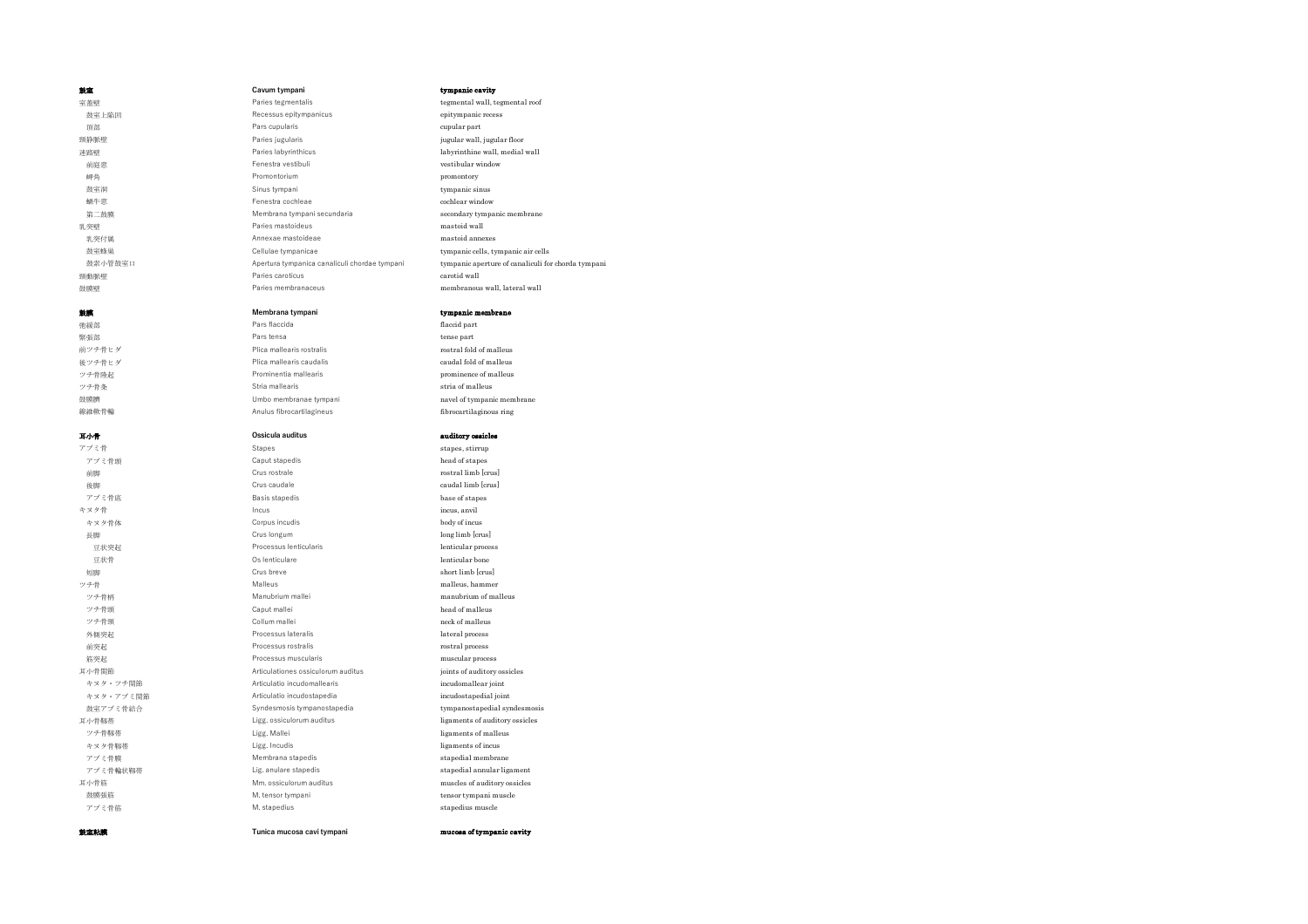外耳道 **Meatus acusticus externus** external acoustic meatus

後ツチ骨ヒダ Plica mallearis caudalis caudal fold of malleus caudal fold of malleus 前ツチ骨ヒダ Plica mallearis rostralis rostral fold of malleus ままトダ アlica chordae tympani fold of chorda tympani fold of chorda tympani キヌタ骨ヒダ Plica incudis fold of incus アブミ骨ヒダ Plica stapedis https://www.fold of stapes.com/

### **耳管 Tuba auditiva auditory tube**

耳管鼓室口 Ostium tympanicum tubae auditivae tympanic opening of auditory tube 耳管骨部 Pars ossea tubae auditivae bony (osseous) part of auditory tube 耳管峡 Isthmus tubae auditivae isthmus of auditory tube 耳管軟骨部 Pars cartilaginea tubae auditivae cartilaginous part of auditory tube 耳管軟骨 Cartilago tubae auditivae cartilage of auditory tube 内側板 Lamina [cartilaginis] medialis medial [cartilaginous] lamina 外側板 Lamina [cartilaginis] lateralis lateral [cartilaginous] lamina 膜性板 Lamina membranacea membranous lamina **入口**<br>本地震 mucous membrane, mucosa mucosa mucosa mucosa mucosa mucosa mucosa mucosa mucosa mucosa mucosa mucosa mucosa 耳管腺 Glandulae tubariae tubal glands 耳管リンパ小節 Lymphonoduli[Noduli lymphatici]tubarii tubal lymph nodules 耳管咽頭口 Ostium pharyngeum tubae auditivae pharyngeal opening of auditory tube 耳管憩室(ウマ) Diverticulum tubae auditivae diverticulum of auditory tube

# 外耳 インタイム AURIS EXTERNA AURIS EXTERNAL EAR

外耳孔 Porus acusticus externus commenced acoustic meatus, external acoustic meatus, external acoustic pore 軟骨性外耳道 Meatus acusticus externus cartilagineus cartilaginous external acoustic meatus 輪状軟骨 Cartilago anularis anular cartilage 外耳道軟骨 Cartilago meatus acustici cartilage of acoustic meatus cartilage of acoustic meatus 外耳道軟骨切痕 Incisurae cartilaginis meatus acustici notches of cartilage of acoustic meatus notches of cartilage of acoustic meatus 耳珠板 Lamina tragi lamina of tragus, tragal lamina

### **耳介 Auricula auricle**

耳介軟骨 **cartilago auriculae** auriculae auricular cartilage auricular cartilage auricular cartilage au 耳輪 インタン しゅうしょう せいしょう せいしん せいしゅうしゅん せいしゅん しゅうしゅん しゅうしゅん あいしゅうしゅん しゅうしゅうしゅうしゅうしゅうしゅうしゅうしゅ 内側耳輪脚 Crus helicis mediale medial helical crus 外側耳輪脚 Research Crus helicis laterale lateral helical crus helicis lateral helical crus 耳輪棘 Spina helicis helical spine, spine of helix 耳輪尾 Cauda helicis helical tail, tail of helix 耳珠縁 Margo tragicus tragic margin 対珠縁 Margo antitragicus antitragic margin 縁皮囊 Saccus cutaneus marginalis marginal cutaneous sac 舟状窩 おおところ おおし しょうしょう Scapha ちょうしょう こうしょう おおとこ scapha おおところ おおところ おおところ おおところ おおところ おおところ おおところ おおところ おおところ おおところ <del>舟状</del>窩ヒダ **Follow Seaphae Follow Plicae scaphae folds of scaphae folds** of scapha 耳甲介 Concha auriculae auricular concha 耳甲介腔 **Cavum conchae** conchal cavity 対珠 Antitragus antitragus 外側対珠突起 インディング Processus antitragicus lateralis deteralis lateral antitragic process 内側対珠突起 Processus antitragicus medialis medial antitragic process 対珠ヒダ Plica antitragica antitragic fold 耳珠 Tragus tragus 前耳珠切痕 **Incisura pretragica [prae-]** pretragic notch 珠間切痕 *Incisura intertragica* intertragional intertragional intertragional intertragional intertragional intertragional intertragional intertragional intertragional intertragional intertragional intertragional intertragion 耳介尖 **Apex auriculae apex of auricle** 分界切痕 Incisura terminalis terminal notch 対珠耳輪切痕 Incisura antitragohelicina antitragohelical notch 茎状突起 *Processus styloideus* Processus styloideus 甲介隆起 Eminentia conchae conchal eminence 耳介背 Dorsum auriculae dorsum of auricle 耳介筋 Mm. auriculares auricular muscles 耳輪筋 M. helicis helicis helicis muscle is the muscle of the muscle in the muscle is the muscle of the muscle in 小耳輪筋 M. helicis minor minor minor minor minor minor helicis muscle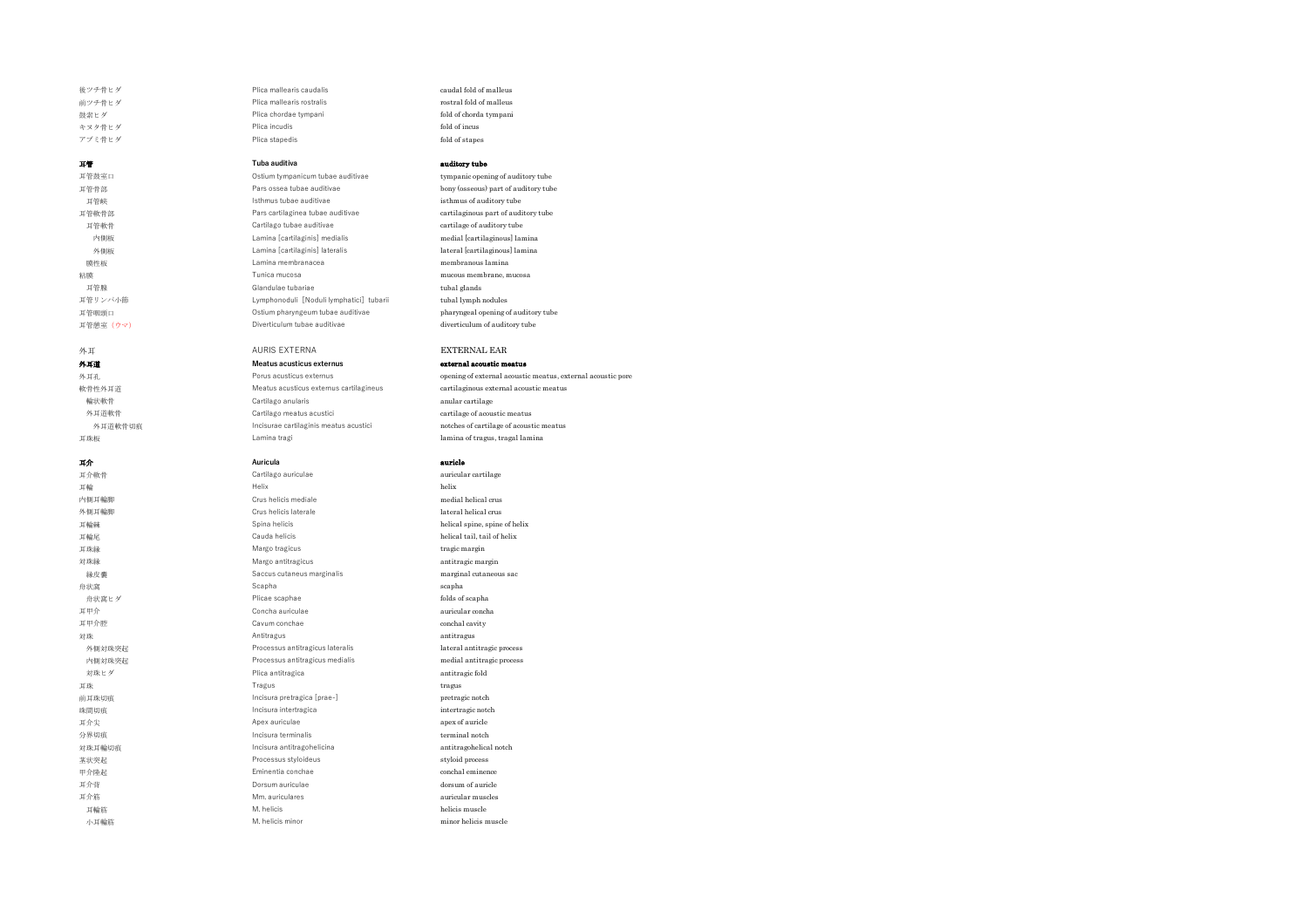| 耳珠筋                   | M. tragicus                             | tragicus muscle                     |                                                                                                                                            |
|-----------------------|-----------------------------------------|-------------------------------------|--------------------------------------------------------------------------------------------------------------------------------------------|
| 対珠筋                   | M. antitragicus                         | antitragicus muscle                 |                                                                                                                                            |
| 対珠後筋                  | M. caudoantitragicus                    | caudoantitragicus muscle            |                                                                                                                                            |
| 耳介横筋                  | M. transversus auriculae                | transverse auricular muscle         |                                                                                                                                            |
| 耳介斜筋                  | M. obliquus auriculae                   | oblique auricular muscle            |                                                                                                                                            |
| 楯状軟骨                  | Cartilago scutiformis                   | scutiform cartilage                 |                                                                                                                                            |
| 耳脂肪体                  | Corpus adiposum auriculare              | auricular fat body                  |                                                                                                                                            |
|                       |                                         |                                     |                                                                                                                                            |
| 嗅覚器                   | ORGANUM OLFACTUS                        | <b>OLFACTORY ORGAN</b>              |                                                                                                                                            |
| 鼻粘膜嗅部                 | Regio olfactoria tunicae mucosae nasi   | olfactory region of nasal mucosa    |                                                                                                                                            |
| 嗅腺                    | Glandulae olfactoriae                   | olfactory glands                    |                                                                                                                                            |
| 鋤鼻器                   | ORGANUM VOMERONASALE                    | VOMERONASAL ORGAN                   |                                                                                                                                            |
| 鋤鼻管                   | Ductus vomeronasalis                    | vomeronasal duct                    |                                                                                                                                            |
| 鋤鼻軟骨                  | Cartilago vomeronasalis                 | vomeronasal cartilage               |                                                                                                                                            |
|                       |                                         |                                     |                                                                                                                                            |
| 味覚器                   | <b>ORGANUM GUSTUS</b>                   | <b>GUSTATORY ORGAN</b>              |                                                                                                                                            |
| 味蕾                    | Caliculus gustatorius                   | taste bud                           |                                                                                                                                            |
| 味孔                    | Porus gustatorius                       | gustatory pore, taste pore          |                                                                                                                                            |
|                       |                                         |                                     |                                                                                                                                            |
|                       |                                         |                                     |                                                                                                                                            |
| 外皮                    | <b>INTEGUMENTUM COMMUNE</b>             | <b>COMMON INTEGUMENT</b>            |                                                                                                                                            |
| 皮膚                    | <b>CUTIS</b>                            | <b>SKIN</b>                         |                                                                                                                                            |
| 皮膚小溝                  | Sulci cutis                             | skin grooves, skin furrows          |                                                                                                                                            |
| 皮膚小稜                  | Cristae cutis                           | skin ridges, epidermal ridges       |                                                                                                                                            |
| 皮膚支帯                  | Retinacula cutis                        | retinacula of skin                  |                                                                                                                                            |
| 皮膚ヒダ                  | Plicae cutis                            | folds of skin                       |                                                                                                                                            |
| 肉垂 (ウシ)               | Palear                                  | wattle, dewlap                      |                                                                                                                                            |
| 頸横ヒダ (ヒツジ)            | Plicae transversae colli                | cervical transverse folds           |                                                                                                                                            |
| 肉ゼン [髯] (ブタ, ヤギ, ヒツジ) | Appendices colli                        | wattle                              |                                                                                                                                            |
| 触覚小球 (食肉類)            | Toruli tactiles                         | tactile corpuscles                  |                                                                                                                                            |
| 皮膚洞                   | Sinus cutanei                           | $cutaneous \, \,sinuses$            |                                                                                                                                            |
| 眼窩下洞 (ヒツジ)            | Sinus infraorbitalis                    | infraorbital sinus                  |                                                                                                                                            |
| 鼠径洞 (ヒツジ)             | Sinus inguinalis                        | inguinal sinus                      |                                                                                                                                            |
| 肛門傍洞 (食肉類)            | Sinus paranalis<br>Sinus interdigitalis | paranal sinus<br>interdigital sinus |                                                                                                                                            |
| 指〔趾〕間洞(ヒツジ)           |                                         |                                     |                                                                                                                                            |
| 表皮                    | Epidermis                               | epidermis                           |                                                                                                                                            |
|                       |                                         |                                     |                                                                                                                                            |
| 真皮                    | Dermis [Corium]                         | dermis [corium]                     |                                                                                                                                            |
| 真皮乳頭                  | Papillae dermales [coriales]            | dermal [corial] papillae            |                                                                                                                                            |
| 真皮稜                   | Cristae dermales [coriales] (1)         | dermal [corial] crest               | (1) Cristae dermales (真皮稜) とLamellae dermales (真皮葉) は、真皮の2つの異なる基本構造である。                                                                    |
| 真皮葉                   | Lamellae dermales [coriales] (1)        | dermal [corial] lamella             |                                                                                                                                            |
| 神経終末                  | Terminationes nervorum                  | nerve endings                       |                                                                                                                                            |
| 皮下組織                  | Tela subcutanea [Hypodermis]            | subcutanecushypodermalitissue       |                                                                                                                                            |
| 脂肪層                   | Panniculus adiposus                     | adipose layer                       |                                                                                                                                            |
| 神経終末                  | Terminationes nervorum                  | nerve endings                       |                                                                                                                                            |
|                       |                                         |                                     |                                                                                                                                            |
| 毛                     | PILI $(2)$                              | hairs                               | (2) Capilli (上毛) という用語は、ヒトの頭の毛をさしているが、ここでは綿毛, すなわちPili lanei (下毛) に対する体表の被毛 (直毛) をさすのに用いられる。 Setae (剛<br>毛) という用語は、ブタの荒毛 (bristle) をさしている。 |
| 上毛                    | Capilli                                 | outer hairs                         |                                                                                                                                            |
| 剛毛                    | Setae                                   | bristles                            |                                                                                                                                            |
| 下毛                    | Pili lanei                              | wool hairs                          |                                                                                                                                            |
| 前髪・マエガミ               | Cirrus capitis                          | forelock hair                       |                                                                                                                                            |
| タテガミ                  | Juba                                    | mane, juba                          |                                                                                                                                            |
| 尾毛                    | Cirrus caudae                           | tail hair                           |                                                                                                                                            |
| 中手毛                   | Cirrus metacarpeus                      | metacarpal hair                     |                                                                                                                                            |
| 中足毛                   | Cirrus metatarseus                      | metatarsal hair                     |                                                                                                                                            |
|                       |                                         |                                     |                                                                                                                                            |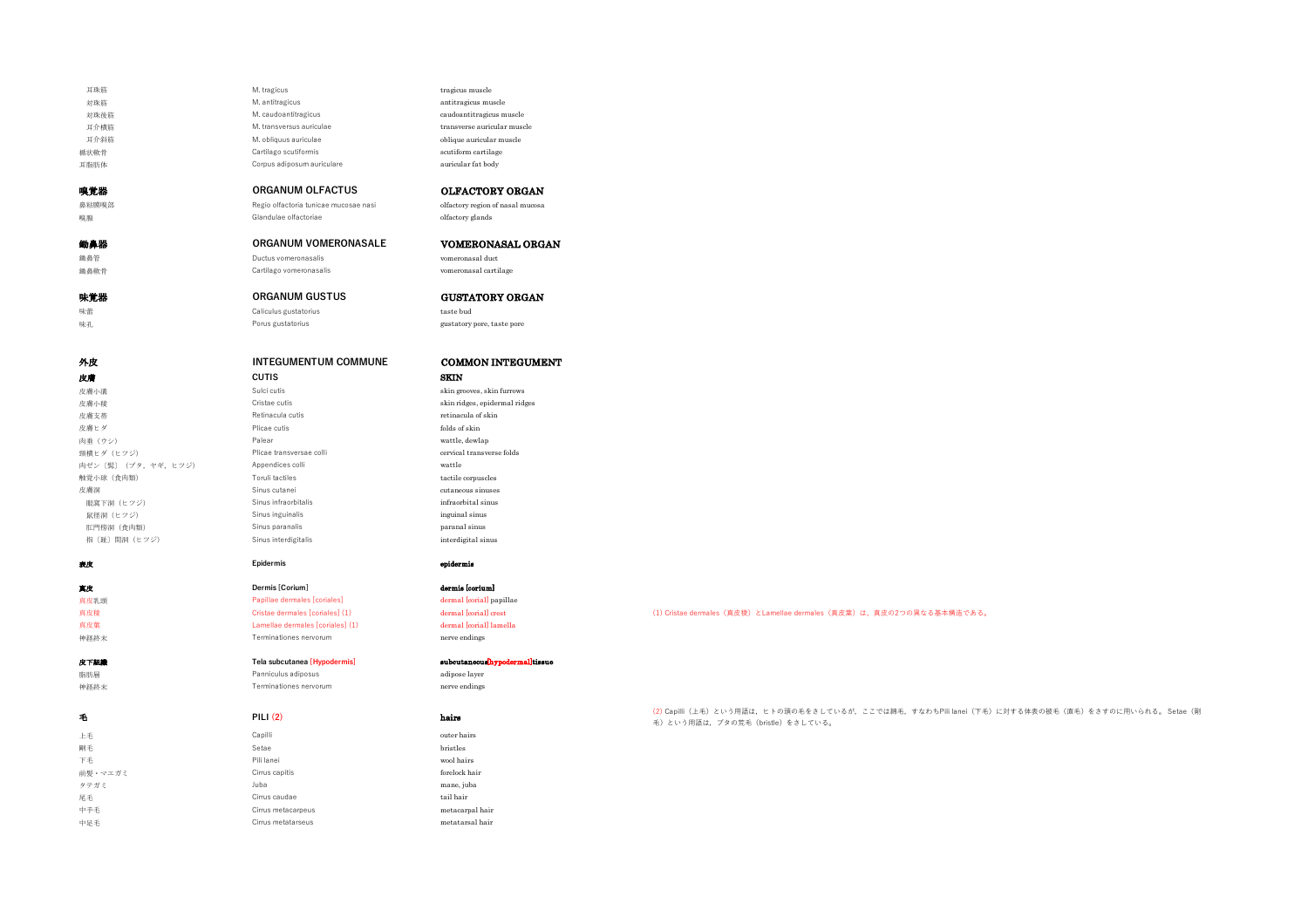| 睫毛・マツゲ                  | Cilia                           | cilia, eyelashes                                                                                         |                                                                                                                                                        |
|-------------------------|---------------------------------|----------------------------------------------------------------------------------------------------------|--------------------------------------------------------------------------------------------------------------------------------------------------------|
| 須毛・ヒゲ (ヤギ)              | Barba                           | beard hair                                                                                               |                                                                                                                                                        |
| 耳毛・ミミゲ                  | Tragi                           | tragi                                                                                                    |                                                                                                                                                        |
| 鼻毛・ハナゲ                  | Vibrissae                       | vibrissae                                                                                                |                                                                                                                                                        |
| 触毛                      | Pili tactiles                   | tactile hairs                                                                                            |                                                                                                                                                        |
| 眼窩上 (触) 毛               | Pili tact, supraorbitals        | supraorbital tactile hairs                                                                               |                                                                                                                                                        |
| 眼窩下 (触) 毛               | Pili tact, infraorbitales       | infraorbital tactile hairs                                                                               |                                                                                                                                                        |
| 婚骨 (触) 毛                | Pili tact. zygomatici           | zygomatic tactile hairs                                                                                  |                                                                                                                                                        |
| <b>頰 (触)</b> 毛          | Pili tact. buccales             | buccal tactile hairs                                                                                     |                                                                                                                                                        |
| 上唇 (触) 毛                | Pili tact, labiales superiores  | tactile hairs of upper lip                                                                               |                                                                                                                                                        |
| 下唇 (触) 毛                | Pili tact. labiales inferiores  | tactile hairs of lower lip                                                                               |                                                                                                                                                        |
| オトガイ (触) 毛              | Pili tact. mentales             | mental tactile hairs                                                                                     |                                                                                                                                                        |
| 手根 (触) 毛 (ネコ)           | Pili tact. carpales             | carpal tactile hairs                                                                                     |                                                                                                                                                        |
| 毛尖                      | Apex pili                       | tip of hair                                                                                              |                                                                                                                                                        |
| 毛幹                      | Scapus pili                     | hair shaft                                                                                               |                                                                                                                                                        |
| 毛根                      | Radix pili                      | hair root                                                                                                |                                                                                                                                                        |
| 毛球                      | Bulbus pili                     | hair bulb                                                                                                |                                                                                                                                                        |
| 毛包                      | Folliculus pili                 | hair follicle                                                                                            |                                                                                                                                                        |
| 毛乳頭                     | Papilla pili                    | hair papilla                                                                                             |                                                                                                                                                        |
| 立毛筋                     | Mm. arrectores pilorum          | arrector pili muscles                                                                                    |                                                                                                                                                        |
| 毛流                      | Flumina pilorum                 | hair stream                                                                                              |                                                                                                                                                        |
| 集合毛渦                    | Vortex pilorum convergens       | convergent hair vortex                                                                                   |                                                                                                                                                        |
| 放射毛渦                    | Vortex pilorum divergens        | divergent hair vortex                                                                                    |                                                                                                                                                        |
| 集合毛線                    | Linea pilorum convergens        | convergent hair line                                                                                     |                                                                                                                                                        |
| 放射毛線                    | Linea pilorum divergens         | divergent hair line                                                                                      |                                                                                                                                                        |
| 毛十字                     | Cruces pilorum                  | hair cross                                                                                               |                                                                                                                                                        |
|                         |                                 |                                                                                                          |                                                                                                                                                        |
| 角                       | CORNU                           | <b>HORN</b>                                                                                              |                                                                                                                                                        |
| 角底                      | Basis cornus                    | base of horn                                                                                             |                                                                                                                                                        |
| 角体                      | Corpus cornus                   | $\operatorname*{body}% \left( X\right) \equiv\operatorname*{poly}\left( \mathcal{N}\right)$ body of horn |                                                                                                                                                        |
| 角尖                      | Apex cornus                     | apex of horn                                                                                             |                                                                                                                                                        |
| 角表皮                     | Epidermis cornus                | epidermis of horn (epidermal horn sheath)                                                                |                                                                                                                                                        |
| 角外膜                     | Epiceras (3)                    | epiceras                                                                                                 | (3) Epiceras (角外膜) は角の基部の表皮のことである。その性質は皮膚の表皮と角の表皮の中間であり, Epidermis limbi [Perioplum] (爪〔蹄〕縁表皮〔蹄縁角皮, 蹄                                                  |
|                         |                                 |                                                                                                          | 漆)) と相似である。                                                                                                                                            |
| 角細管                     | Tubuli epidermales              | horn tubules                                                                                             |                                                                                                                                                        |
| 角真皮                     | Dermis [Corium] cornus          | horn dermis                                                                                              |                                                                                                                                                        |
| 真皮乳頭                    | Papillae dermales [coriales]    | dermal papillae                                                                                          |                                                                                                                                                        |
|                         |                                 |                                                                                                          |                                                                                                                                                        |
|                         |                                 |                                                                                                          | (4) 外皮と関連して用いられるTorus (肉球) という用語は、あてもの (pad) を示している。それは厚い表皮、真皮と皮下のクッション, 即ちPulvinus (枕) よりなる。                                                          |
|                         |                                 |                                                                                                          | Torus carpeus (手根球)は食肉類とウマにあるが、後者では皮下のクッション〔枕〕を欠き、附蟬 (chestnut) と呼ばれる。哺乳類家畜の中でウマだけが、Torus tarseus                                                      |
| 内球                      | <b>TORI (4)</b>                 | <b>PADS</b>                                                                                              | (足根球)をもち、また附蟬と呼ばれる。Torus metacarpeus (掌球) とTorus metatarseus (足底球) は、食肉類ではよく発達するが、ウマでは退化して小さい角質塊、                                                      |
|                         |                                 |                                                                                                          | すなわち距 (ergot) となり, Catcar metacarpeum (中手距) とCalcar metatarseum (中足距) と称される。指 (趾) のあてものはTorus digitalis (指 〔趾〕球〕であり,<br>有蹄類ではTorus ungulae (蹄球)とも呼ばれる。 |
|                         | Torus carpeus                   | carpal pads                                                                                              |                                                                                                                                                        |
| 手根球                     | Torus tarseus                   |                                                                                                          |                                                                                                                                                        |
| 足根球                     | Torus metacarpeus               | tarsal pads                                                                                              |                                                                                                                                                        |
| 掌球<br>中手距               | Calcar metacarpeum              | metacarpal pads<br>metacarpal ergot                                                                      |                                                                                                                                                        |
| 足底球                     | Torus metatarseus               | metatarsal pads                                                                                          |                                                                                                                                                        |
| 中足距                     | Calcar metatarseum              | metatarsal ergot                                                                                         |                                                                                                                                                        |
| 指〔趾〕球                   | Torus digitalis                 | digital pads                                                                                             |                                                                                                                                                        |
| 蹄球                      | Torus ungulae                   | bulb of hoof                                                                                             |                                                                                                                                                        |
|                         |                                 |                                                                                                          |                                                                                                                                                        |
|                         |                                 |                                                                                                          | (5) Unguicula, claw (鉤爪) は食肉類で, Ungula, hoof (蹄) は有蹄類で用いられる。ここで鉤爪と蹄に続いてあげられている学名の順序は, これらの構造物が通常記載の                                                    |
| 鉤爪,蹄                    | <b>UNGUICULA, UNGULA (5)</b>    | CLAW, HOOF                                                                                               | ために区分される項目により定められている。各項目の中では形態学的用語が局所解剖学的用語の前におかれている。                                                                                                  |
| 爪[蹄]縁 [爪郭(食肉類)]         | Limbus [Vallum] (6)             | claw fold [vallum]                                                                                       | (6) Limbus (爪[蹄]縁) はすべての動物に用いられる。より記載的な用語のVallum (爪郭) が食肉類で用いられることがある。                                                                                 |
| 爪[蹄]縁表皮 [蹄縁角皮[蹄漆](有蹄類)] | Epidermis limbi [Perioplum] (7) | epidermis of claw fold [periople]                                                                        | (7) Epidermis limbi (爪[蹄]縁表皮) はすべての動物で用いられる。有蹄類ではこの部分は、英語圏の獣医学者にはperiople (蹄漆[蹄縁表皮]) として知られている。                                                        |
| 角細管 (有蹄類)               | Tubuli epidermales              | horn tubules                                                                                             |                                                                                                                                                        |
| 爪[蹄]縁真皮                 | Dermis [Corium] limbi           | perioplic dermis                                                                                         |                                                                                                                                                        |
| 真皮乳頭                    | Papillae dermales [coriales]    | dermal papillae                                                                                          |                                                                                                                                                        |
|                         |                                 |                                                                                                          |                                                                                                                                                        |
|                         |                                 |                                                                                                          |                                                                                                                                                        |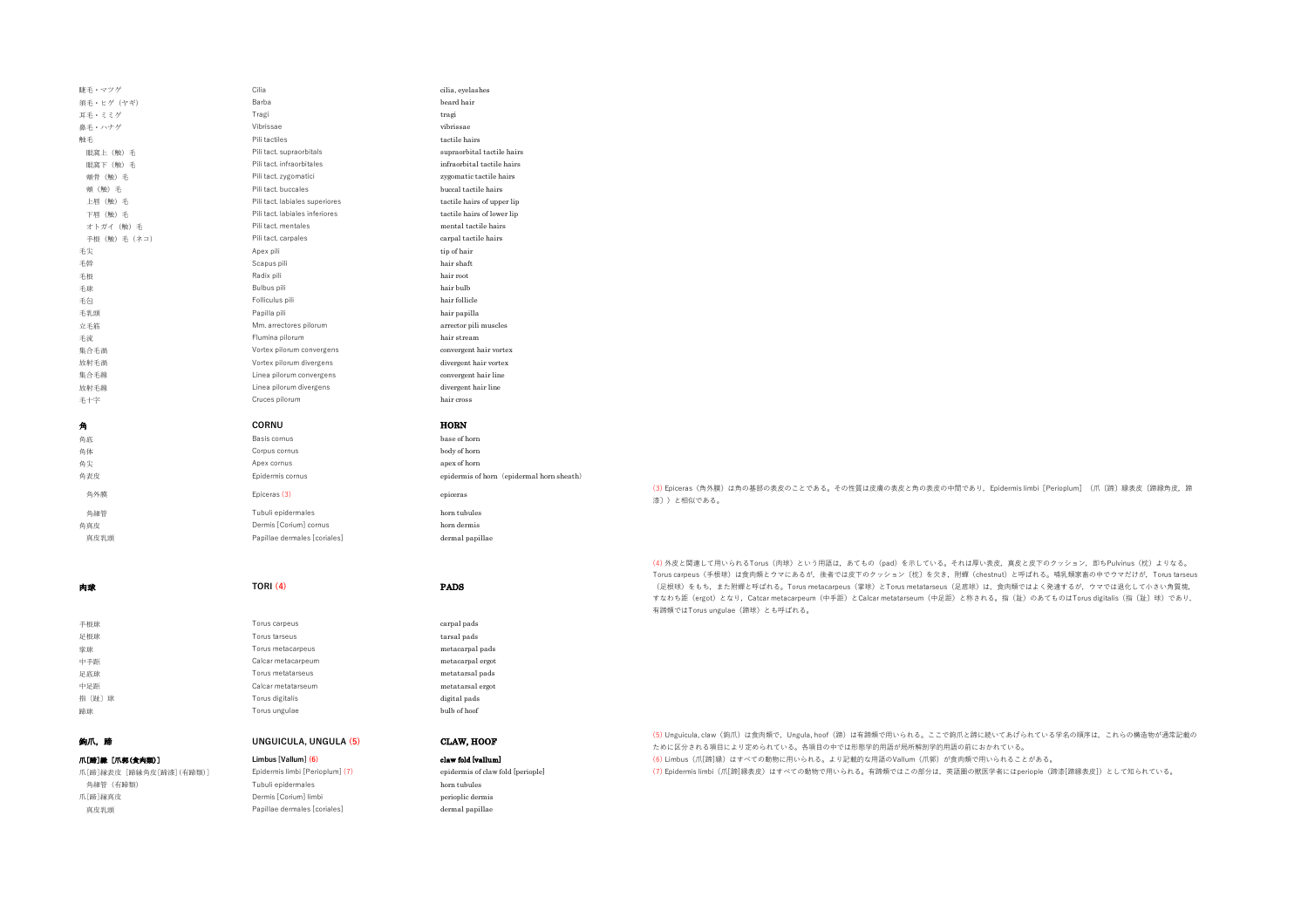| 爪[蹄]縁皮下組織 [蹄縁蹠セキ枕チン(有蹄類)] | Tela subcutanea limbi [Pulvinus limbi] (8)              | subcutis of claw fold [digital cushion of claw fold] | (8) Torus (肉球) は, Epidermis (表皮), Dermis (真皮) とTela subcutanea (皮下組織) を含む指〔趾〕のあてもの (pad) 全体をさすのであり, この用語を皮下組織<br>のこれらのクッションに用いることはできない。                                                                                                                                                                                                                                   |
|---------------------------|---------------------------------------------------------|------------------------------------------------------|---------------------------------------------------------------------------------------------------------------------------------------------------------------------------------------------------------------------------------------------------------------------------------------------------------------------------------------------------------------------------|
| 爪[蹄]冠                     | Corona                                                  | corona                                               |                                                                                                                                                                                                                                                                                                                                                                           |
| 爪[蹄]冠表皮                   | Epidermis coronae                                       | coronal epidermis                                    |                                                                                                                                                                                                                                                                                                                                                                           |
| 角細管 (有蹄類)                 | Tubuli epidermales                                      | horn tubules                                         |                                                                                                                                                                                                                                                                                                                                                                           |
| 爪[蹄]冠真皮                   | Dermis [Corium] coronae                                 | coronal dermis                                       |                                                                                                                                                                                                                                                                                                                                                                           |
| 真皮乳頭                      | Papillae dermales [coriales]                            | dermal papillae                                      |                                                                                                                                                                                                                                                                                                                                                                           |
| 爪[蹄]冠皮下組織〔蹄冠蹠セキ枕チン(有蹄類)〕  | Tela subcutanea coronae [Pulvinus coronae] (8)          | subcutis of corona [coronal digital cushion]         |                                                                                                                                                                                                                                                                                                                                                                           |
|                           |                                                         |                                                      |                                                                                                                                                                                                                                                                                                                                                                           |
| 爪[第]壁                     | Paries                                                  | wall                                                 |                                                                                                                                                                                                                                                                                                                                                                           |
| 爪[蹄]壁表皮                   | Epidermis parietis                                      | epidermis of wall, parietal epidermis                |                                                                                                                                                                                                                                                                                                                                                                           |
| 表皮葉                       | Lamellae epidermales                                    | epidermal lamellae                                   |                                                                                                                                                                                                                                                                                                                                                                           |
| 角細管 (有蹄類)                 | Tubuli epidermales (9)                                  | epidermal tubules                                    | (9) Lamellae epidermales (表皮葉) の間には、Papillae dermales (真皮乳頭) の上に生成されたTubuli epidermales (角細管) の列がある。Zona alba (白帯) を参照。                                                                                                                                                                                                                                                   |
| 爪[蹄]壁真皮                   | Dermis [Corium] parietis                                | parietal dermis                                      |                                                                                                                                                                                                                                                                                                                                                                           |
| 真皮葉                       | Lamellae dermales [coriales]                            | dermal lamellae                                      |                                                                                                                                                                                                                                                                                                                                                                           |
| 真皮乳頭                      | Papillae dermales [coriales] (10)                       | dermal papilla                                       | (10) Papillae dermales (真皮乳頭) は各表皮葉の遠位端に由来する。                                                                                                                                                                                                                                                                                                                             |
| 末節骨懸吊装置 (有蹄類)             | Apparatus suspensorius ossis ungulae (11)               | ungular suspensory apparatus                         | (11) この用語は、有蹄類の蹄鞘内で末節骨を蹄壁に吊り下げて支持するすべての構造からなる。                                                                                                                                                                                                                                                                                                                            |
| 角質壁[板様壁]                  | Paries corneus [Lamina] (12)                            | cornual wall [lamina]                                | (12) Paries (爪〔蹄〕壁)が, Lamella dermales (真皮葉) をもつ鉤爪と蹄の部分をさすのに対し, Paries corneus (角質壁〔板様壁〕) はLimbus (爪〔蹄〕縁),<br>Cornea (爪〔蹄〕冠)とParies (爪〔蹄〕壁)により作りだされた角化した表皮により構成されている。ドイツの解剖学者は角質壁に対しPlatte という用語を用いており、<br>この用語のラテン語訳が同義語として採用された。Solea cornea (角質爪〔蹄〕底), Torus corneus (角質球) とウマにおけるCuneus corneus (角質蹄叉) は, これ以外<br>の部分の角化した表皮であり、それらは角質壁とともにCapsula ungulae (蹄鞘)を形成する。 |
| 外層                        | Stratum externum                                        | external layer                                       |                                                                                                                                                                                                                                                                                                                                                                           |
| 中層                        | Stratum medium                                          | middle layer                                         |                                                                                                                                                                                                                                                                                                                                                                           |
| 内層                        | Stratum internum                                        | internal layer                                       |                                                                                                                                                                                                                                                                                                                                                                           |
| 白帯または白線                   | Zona alba sive Linea alba ungulae (13)                  | white zone or white line                             | (13) Zona alba (白帯) という用語は有蹄類において、Paries corneus (角質壁〔板様壁〕) とSolea cornea (角質蹄底) の接する部分をさし、腹壁のLinea alba (白線)<br>との混同を避けるために採用された。白線=Linea alba ungulaeは獣医師の間では一般的に受け入れられている(白線病を参照)。                                                                                                                                                                                     |
| 軸側部                       | Pars axialis                                            | axial part                                           |                                                                                                                                                                                                                                                                                                                                                                           |
| 軸側溝                       | Sulcus axialis (14)                                     | axial groove                                         | (14) これらの用語は、プタと反芻類で蹄の軸方向の表面にあるwall (壁) とbulb (蹄球) の間の斜めの不規則な溝を表しています。                                                                                                                                                                                                                                                                                                    |
| 関節傍切痕                     | Incisura paraarticularis (15)                           | paraarticular notch                                  | (15) これは、プタと反芻類で遠位指節間関節反対側にあるSulcus axialis (軸側溝) 近位端にあるthin horn (薄い角) のわずかにへこんだ三角形の部分を示す                                                                                                                                                                                                                                                                                |
| 反軸側部                      | Pars abaxialis                                          | abaxial part                                         |                                                                                                                                                                                                                                                                                                                                                                           |
| 反軸側溝                      | Sulcus abaxialis (14)                                   | abaxial groove                                       |                                                                                                                                                                                                                                                                                                                                                                           |
| 外側部                       | Pars lateralis (16)                                     | lateral part                                         |                                                                                                                                                                                                                                                                                                                                                                           |
| 内侧部                       | Pars medialis (16)                                      | medial part                                          |                                                                                                                                                                                                                                                                                                                                                                           |
| 外侧可動部                     | Pars mobilis lateralis (16)                             | lataral mobile part                                  |                                                                                                                                                                                                                                                                                                                                                                           |
| 内侧可動部                     | Pars mobilis medialis (16)                              | medial mobile part                                   |                                                                                                                                                                                                                                                                                                                                                                           |
| 背縁 (食肉類, ブタ, 反芻類)         | Margo dorsalis (16)                                     | dorsal rim                                           | (16) ウマで各角質壁境界は, Margo solearis (蹄底縁) から始まり, 角細管の方向にMargo coronalis (蹄冠縁) まで延びている。Pars dorsalis ( (ドイツ語:Zehenteil;                                                                                                                                                                                                                                                        |
| 背側部 (ウマ)                  | Pars dorsalis (16)                                      | dorsal part                                          | 英語: toe) (背側部)は、Apex cuneus (蹄叉尖)からの線と蹄の軸面から45度の位置にある壁との交点によってPars lateralis (medialis) (ドイツ語: Seitenteil; 英                                                                                                                                                                                                                                                              |
| 外側蹄支                      | Pars inflexa lateralis (16)                             | lateral bar                                          | 語:quarter)(外側部,内側部)から分けられる。Pars lateralis(medialis)は、Pars mobilis(独語:Trachte;英語:ヒール)(可動部)と、蹄の最大幅を横切る線で分                                                                                                                                                                                                                                                                   |
| 内侧蹄支                      | Pars inflexa medialis (16)                              | medial bar                                           | けられる。可動部は、蹄底表面にある掌側(底側)壁角でPars inflexa(蹄支部)と会合する。Margo palmaris(plantaris)(掌側縁,底側縁)はAngulus parietis(壁角)                                                                                                                                                                                                                                                                  |
| 外掌側縁                      | Margo palmaris lateralis (16)                           | lateral palmar rim                                   | からMargo coronalis (冠縁) まで伸びている。前肢と後肢の指端器官の間には、一般的な違いはない。                                                                                                                                                                                                                                                                                                                  |
| 内掌側縁                      | Margo palmaris medialis (16)                            | medial palmar rim                                    |                                                                                                                                                                                                                                                                                                                                                                           |
| 外側掌側あるいは底側壁角              | Angulus parietis palmaris sive plantaris lateralis (16) | lateral palmar or plantar parietal angle             |                                                                                                                                                                                                                                                                                                                                                                           |
| 内側掌側あるいは底側壁角              | Angulus parietis palmaris sive plantaris medialis (16)  | medial palmar or plantar parietal angle              |                                                                                                                                                                                                                                                                                                                                                                           |
| 爪 [蹄] 冠縁                  | Margo coronalis                                         | coronal rim                                          |                                                                                                                                                                                                                                                                                                                                                                           |
| 爪 [蹄] 底縁                  | Margo solearis                                          | sole rim                                             |                                                                                                                                                                                                                                                                                                                                                                           |
| 外面                        | Facies externa                                          | external surface                                     |                                                                                                                                                                                                                                                                                                                                                                           |
| 内面                        | Facies interna                                          | internal surface                                     |                                                                                                                                                                                                                                                                                                                                                                           |
| 蹄縁溝 (有蹄類)                 | Sulcus limbalis                                         | groove of claw fold                                  |                                                                                                                                                                                                                                                                                                                                                                           |
| 蹄冠溝 (有蹄類)                 | Sulcus coronalis                                        | coronal groove                                       |                                                                                                                                                                                                                                                                                                                                                                           |
|                           |                                                         |                                                      |                                                                                                                                                                                                                                                                                                                                                                           |
| 爪[蹄]底                     | Solea                                                   | sole                                                 |                                                                                                                                                                                                                                                                                                                                                                           |
| 爪[蹄]底表皮                   | Epidermis soleae                                        | epidermis of sole                                    |                                                                                                                                                                                                                                                                                                                                                                           |
| 角細管 (有蹄類)                 | Tubuli epidermales                                      | horn tubules                                         |                                                                                                                                                                                                                                                                                                                                                                           |
| 爪[蹄]底真皮                   | Dermis [Corium] soleae                                  | sole dermis                                          |                                                                                                                                                                                                                                                                                                                                                                           |
| 真皮乳頭                      | Papillae dermales [coriales]                            | dermal papillae                                      |                                                                                                                                                                                                                                                                                                                                                                           |
| 爪[蹄]底皮下組織                 | Tela subcutanea soleae                                  | subcutis of sole                                     |                                                                                                                                                                                                                                                                                                                                                                           |
| 角質爪[蹄]底                   | Solea cornea (12)                                       | cornual sole                                         |                                                                                                                                                                                                                                                                                                                                                                           |
| 爪[蹄]底体                    | Corpus soleae                                           | body of sole                                         |                                                                                                                                                                                                                                                                                                                                                                           |
| 軸側蹄底脚                     | Crus soleae axiale (17)                                 | axial crus of sole                                   |                                                                                                                                                                                                                                                                                                                                                                           |
|                           |                                                         |                                                      |                                                                                                                                                                                                                                                                                                                                                                           |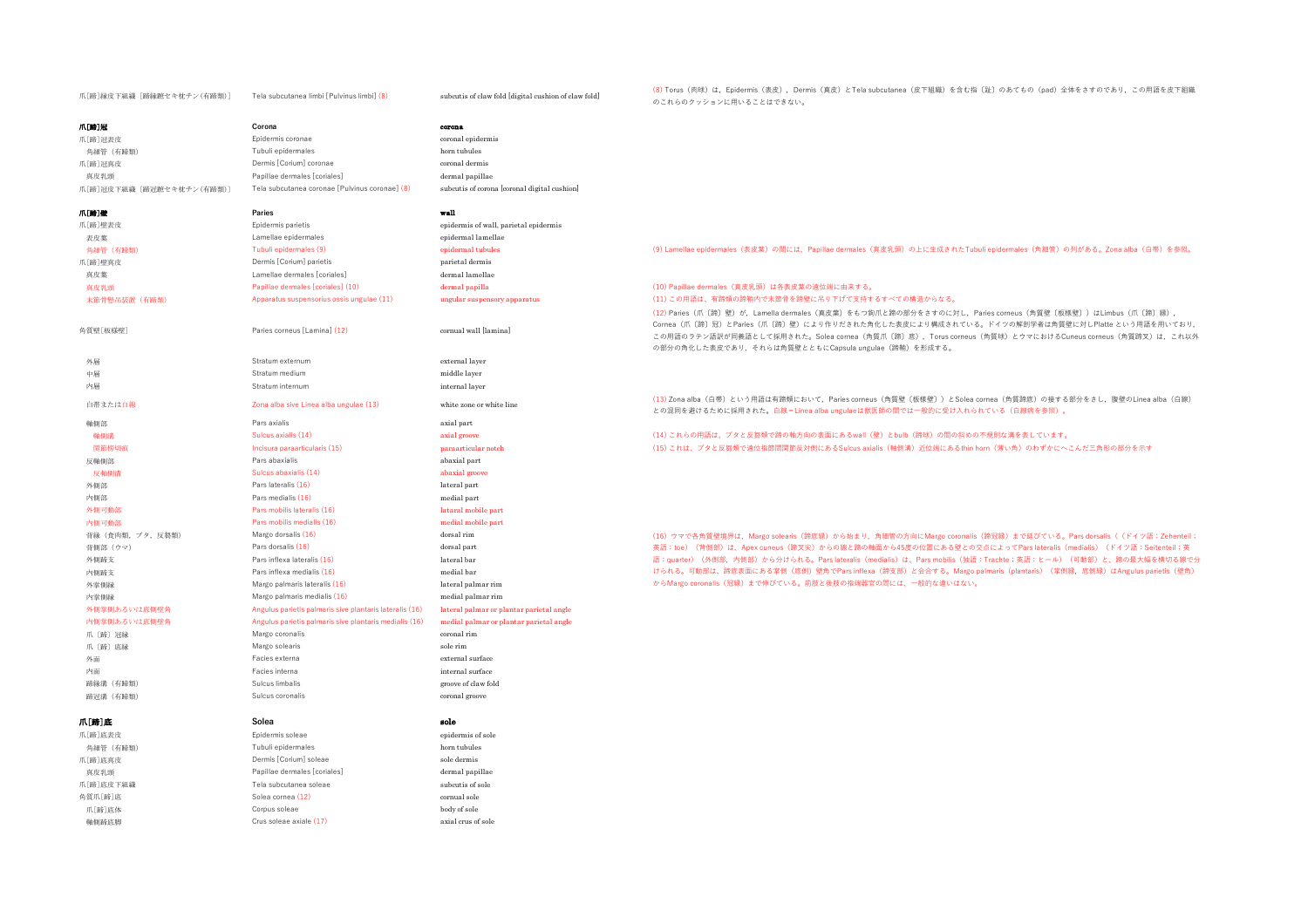| 反軸側蹄底脚                  | Crus soleae abaxiale (17)                               | abaxial crus of sole                            |                                                                                                                                                                                                        |
|-------------------------|---------------------------------------------------------|-------------------------------------------------|--------------------------------------------------------------------------------------------------------------------------------------------------------------------------------------------------------|
| 外側蹄底脚                   | Crus soleae laterale (17)                               | lateral crus of sole                            | (17) 有蹄類では、Apex tori (蹄球尖) またはCuneus ungulae (蹄叉) は足底に突出しており、これを偶蹄類においては軸側と反軸側のCrura (脚) に、またウマでは外側と<br>内側の脚に分ける。脚の掌側または底側端はAugulus (角) である。                                                           |
| 内侧蹄底脚                   | Crus soleae mediale (17)                                | medial crus of sole                             |                                                                                                                                                                                                        |
| 壁側縁                     | Margo parietalis                                        | parietal rim                                    |                                                                                                                                                                                                        |
| 中心[側]縁                  | Margo centralis                                         | central rim                                     |                                                                                                                                                                                                        |
| 軸側蹄底角                   | Angulus soleae axialis (17)                             | axial angle of sole                             |                                                                                                                                                                                                        |
| 反軸側蹄底角                  | Angulus soleae abaxialis (17)                           | abaxial angle of sole                           |                                                                                                                                                                                                        |
| 外側蹄底角                   | Angulus soleae lateralis (17)                           | lateral angle of sole                           |                                                                                                                                                                                                        |
| 内侧蹄底角                   | Angulus soleae medialis (17)                            | medial angle of sole                            |                                                                                                                                                                                                        |
| 外面                      | Facies externa                                          | external surface                                |                                                                                                                                                                                                        |
| 内面                      | Facies interna                                          | internal surface                                |                                                                                                                                                                                                        |
| 指[趾]球,蹄球                | Torus digitalis, Torus ungulae (4)                      | digital pads, bulb of hoof                      |                                                                                                                                                                                                        |
| 肉球表皮                    | Epidermis tori                                          | epidermis of pads                               |                                                                                                                                                                                                        |
| 角細管                     | Tubuli epidermales                                      | horn tubules                                    |                                                                                                                                                                                                        |
| 肉球真皮                    | Dermis [Corium] tori                                    | dermis of pads                                  |                                                                                                                                                                                                        |
| 真皮乳頭                    | Papillae dermales [coriales]                            | dermal papillae                                 |                                                                                                                                                                                                        |
| 肉球皮下組織 [指 [趾]枕, 蹠セキ枕チン] | Tela subcutanea tori [Pulvinus digitalis] (18)          | subcutis of pads [digital cushion]              | (18) Pulvinus digitalis (指[趾]枕, 蹠枕) はすべての動物の指[趾]のクッションである。ウマでは, それはPars torica (蹄球部) とPars cunealis (蹄叉部) に分けることが<br>できる。(注17と19を参照)                                                                   |
| 蹠セキ枕チン蹄球部               | Pars torica pulvini digitalis (18)                      | bulbar part of digital cushion                  |                                                                                                                                                                                                        |
| 角質球                     | Torus corneus (12)                                      | cornual bulb                                    |                                                                                                                                                                                                        |
| 外側部 (ウマ)                | Pars lateralis                                          | lateral part                                    |                                                                                                                                                                                                        |
|                         | Pars medialis                                           |                                                 |                                                                                                                                                                                                        |
| 内側部 (ウマ)                |                                                         | medial part                                     |                                                                                                                                                                                                        |
| 蹄球尖                     | Apex tori (19)                                          | apex of bulb                                    | (19) Apex tori (蹄球尖) とBasis tori (蹄球底) はただプタと反芻類についてのみ用いられる。ウマの解剖学で, 蹄球尖との相同のものとして久しく用いられ, 定着した名<br>称のCuneus ungulae (蹄叉) は、この部分の角質のあてものの特殊な構造と臨床上の重要性から残された。蹄のすべての対応する層についての名称が別々にあげられてい<br>る。        |
| 蹄球底                     | Basis tori (19)                                         | base of bulb                                    |                                                                                                                                                                                                        |
| 外面                      | Facies externa                                          | external surface                                |                                                                                                                                                                                                        |
| 内面                      | Facies interna                                          | internal surface                                |                                                                                                                                                                                                        |
|                         |                                                         |                                                 |                                                                                                                                                                                                        |
|                         |                                                         |                                                 |                                                                                                                                                                                                        |
| 購叉                      | Cuneus ungulae (19)                                     | frog                                            |                                                                                                                                                                                                        |
| 蹄叉表皮                    | Epidermis cunei                                         | frog epidermis                                  |                                                                                                                                                                                                        |
| 角細管                     | Tubuli epidermales                                      | horn tubules                                    |                                                                                                                                                                                                        |
| 蹄叉真皮                    | Dermis [Corium] cunei                                   | frog dermis                                     |                                                                                                                                                                                                        |
| 真皮乳頭                    | Papillae dermales [coriales]                            | dermal papillae                                 |                                                                                                                                                                                                        |
| 蹄叉皮下組織[蹠セキ枕チン蹄叉部]       | Tela subcutanea cunei [Pars cunealis pulvini digitalis] | subcutis of frog (frog part of digital cushion) |                                                                                                                                                                                                        |
| 角質蹄叉                    | Cuneus corneus (12)                                     | cornual frog                                    |                                                                                                                                                                                                        |
| 蹄叉尖                     | Apex cunei                                              | apex of frog                                    |                                                                                                                                                                                                        |
| 蹄叉底                     | Basis cunei                                             | base of frog                                    |                                                                                                                                                                                                        |
| 外側蹄叉脚                   | Crus cunei laterale                                     | lateral crus of frog                            |                                                                                                                                                                                                        |
| 内侧蹄叉脚                   | Crus cunei mediale                                      | medial crus of frog                             |                                                                                                                                                                                                        |
| 外面                      | Facies externa                                          | external surface                                |                                                                                                                                                                                                        |
| 内面                      | Facies interna                                          | internal surface                                |                                                                                                                                                                                                        |
| 外側蹄叉傍溝                  | Sulcus paracunealis lateralis                           | lateral paracuneal groove                       |                                                                                                                                                                                                        |
| 内侧蹄叉傍溝                  | Sulcus paracunealis medialis                            | medial paracuneal groove                        |                                                                                                                                                                                                        |
| 蹄叉中心溝                   | Sulcus cunealis centralis                               | central groove of frog                          |                                                                                                                                                                                                        |
| 蹄叉棘                     | Spina cunei                                             |                                                 |                                                                                                                                                                                                        |
|                         |                                                         | spine of frog                                   |                                                                                                                                                                                                        |
| 蹄鞘<br>蹄底面               | Capsula ungulae (12)<br>Facies solearis (20)            | hoof capsule<br>solear face                     | (20) Facies solearis (蹄底面) は、底面に見えるすべての構造物である。Facies contactus (接地面) には、Margo solearis (蹄壁縁) 、Zona alba (白帯) 、蹄底周辺部、<br>Crura cunei (蹄叉脚)が含まれる。Facies fornicis (湾曲部)は、Facies solearisのうち、地面と接触していない部分。 |
| 接地面                     | <b>Facies contactus</b>                                 | contact face                                    |                                                                                                                                                                                                        |
|                         | <b>Facies fornicis</b>                                  |                                                 |                                                                                                                                                                                                        |
| 湾曲面<br>背側角              | Angulus dorsalis (21)                                   | fornic face<br>dorsal angle                     | (21) Angulus dorsalis(背側角)は、ウマではPars dorsalis(背側部)とFacies solearis(蹄底面)の軸線間、ブタと反芻類ではMargo dorsalis(背側縁)とFacies solearis<br>(蹄底面) 間で測定される。                                                              |
| 外侧角                     | Angulus lateralis (22)                                  | lateral angle                                   | (22) Angulus lateralis (medialis) (外側角, 内側角) は、蹄の最大幅の位置でPars lateralis (外側部) またはmedialis (内側部) (axialisまたはabaxialis) (軸側部また<br>は反軸側)とFacies solearis (蹄底面)の間で測定される。                                    |
| 内侧角                     | Angulus medialis (22)                                   | medial angle                                    |                                                                                                                                                                                                        |
| 外側掌側 (底側) 角             | Angulus palmaris sive plantaris lateralis (23)          | lateral palmar [plantar] angle                  | (23) これらは、ウマでMargo palmaris (plantaris) (掌側 (底側) 縁) とFacies solearis (蹄底面) の間で測定される。                                                                                                                   |